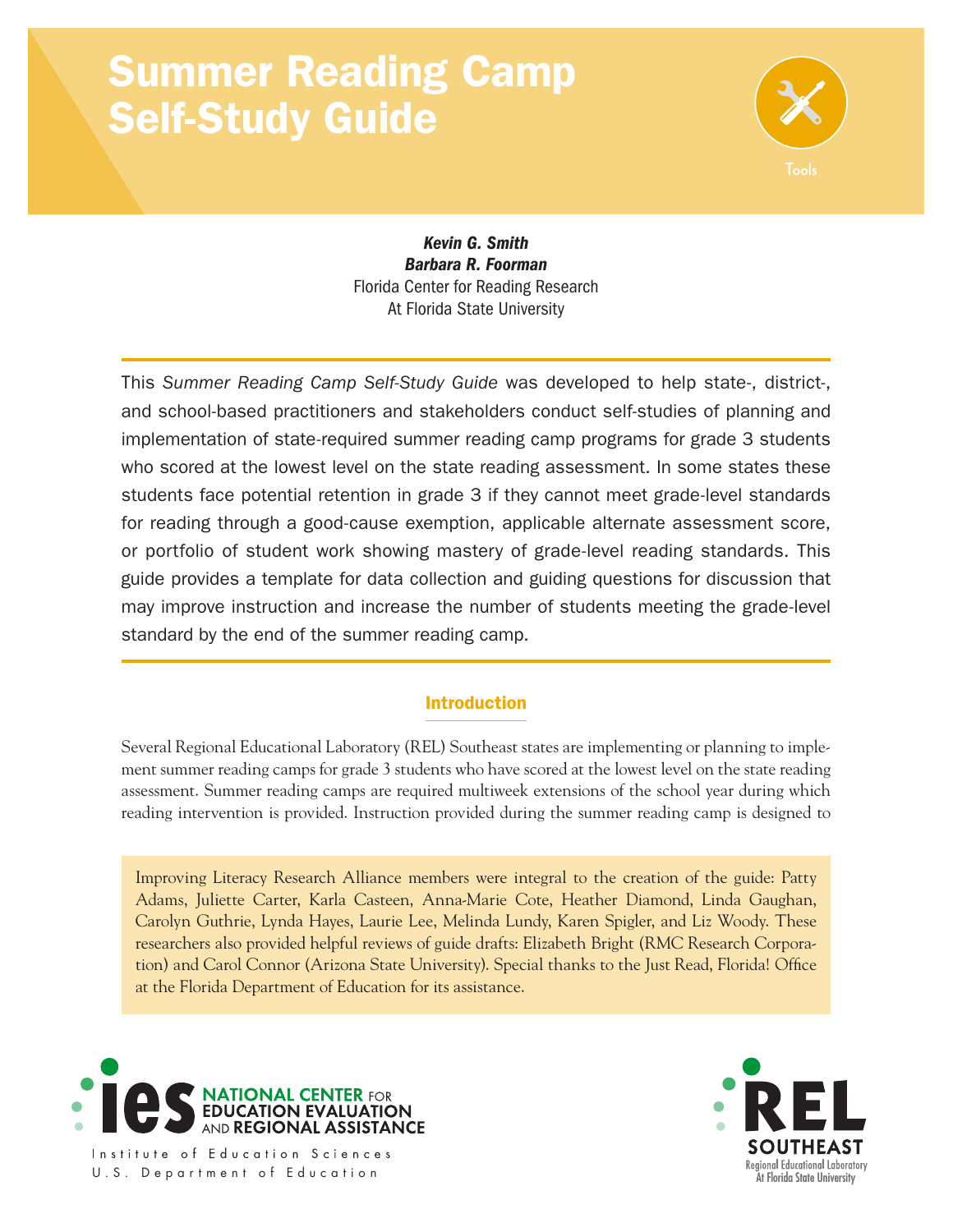help students meet the grade-level standard through a portfolio of student work or satisfactory performance on an alternate assessment.

This self-study guide provides a template for data collection and guiding questions for discussion that may improve instruction and increase the number of students meeting the grade-level standard by the end of the summer reading camp. A computerized Google Forms web-based version of the guide designed to help facilitators collect individual ratings electronically is available for download from the REL Southeast website ([http://rel-se.fcrr.org/\)](http://rel-se.fcrr.org/) or by contacting REL Southeast at [rel-se@fsu.edu.](mailto:rel-se@fsu.edu)

Florida has required summer reading camps since 2002, and North Carolina and South Carolina enacted legislation requiring implementation of grade 3 summer reading camps by the summer of 2014. Mississippi has enacted legislation authorizing grade 3 summer reading camps to begin in the summer of 2015. This policy is also in place outside the REL Southeast Region, such as in Arizona, Connecticut, Iowa, and Missouri. In states where this policy is in place, students who have scored at the lowest level on the state reading assessment face potential retention in grade 3 if they cannot meet the grade-level standard for reading through a good-cause exemption, applicable alternate assessment score, or portfolio of student work showing mastery of grade-level reading standards.

This guide will help state-, district-, and school-based practitioners and stakeholders conduct self-studies of planning and implementing state-required summer reading camp programs for grade 3 students. Self-study is a process of using a guide with predetermined focus areas and questions to collect, share, and discuss data with stakeholders, in this case teachers, reading coaches, school-based administrators, and state and district administrators and literacy supervisors knowledgeable in summer reading camp policies and implementation. This process may help educators document current practices in implementing a specific policy and determine how to improve performance.

The guide was developed in partnership with REL Southeast's Improving Literacy Research Alliance. Feedback from alliance members helped shape the development of this guide, which was piloted with a Florida school district and refined based on the pilot report.

States, districts, and schools that are implementing or planning to implement summer reading camps may find this guide helpful as they consider which types of evidence to collect and which components may be important for later evaluation.

## Purpose and use of the self-study guide

The purposes of the *Summer Reading Camp Self-Study Guide* are to help states, districts, and schools:

- Gather baseline information to use in developing an implementation plan for summer reading camps.
- Prioritize their needs as they prepare to develop their implementation plan for summer reading camps.
- Gather progress-monitoring information for continuous improvement of summer reading camps.
- Evaluate the rollout and progress of summer reading camps.

The most important part of this process for states, districts, and schools is the discussion that goes into the self-study. The scores on the *Consensus Rating Form* (see below) should reflect this facilitated discussion.

This guide was designed to promote reflection about current strengths and challenges in planning or implementation, spark conversations among staff, and identify areas for improvement. Based on pilot use of the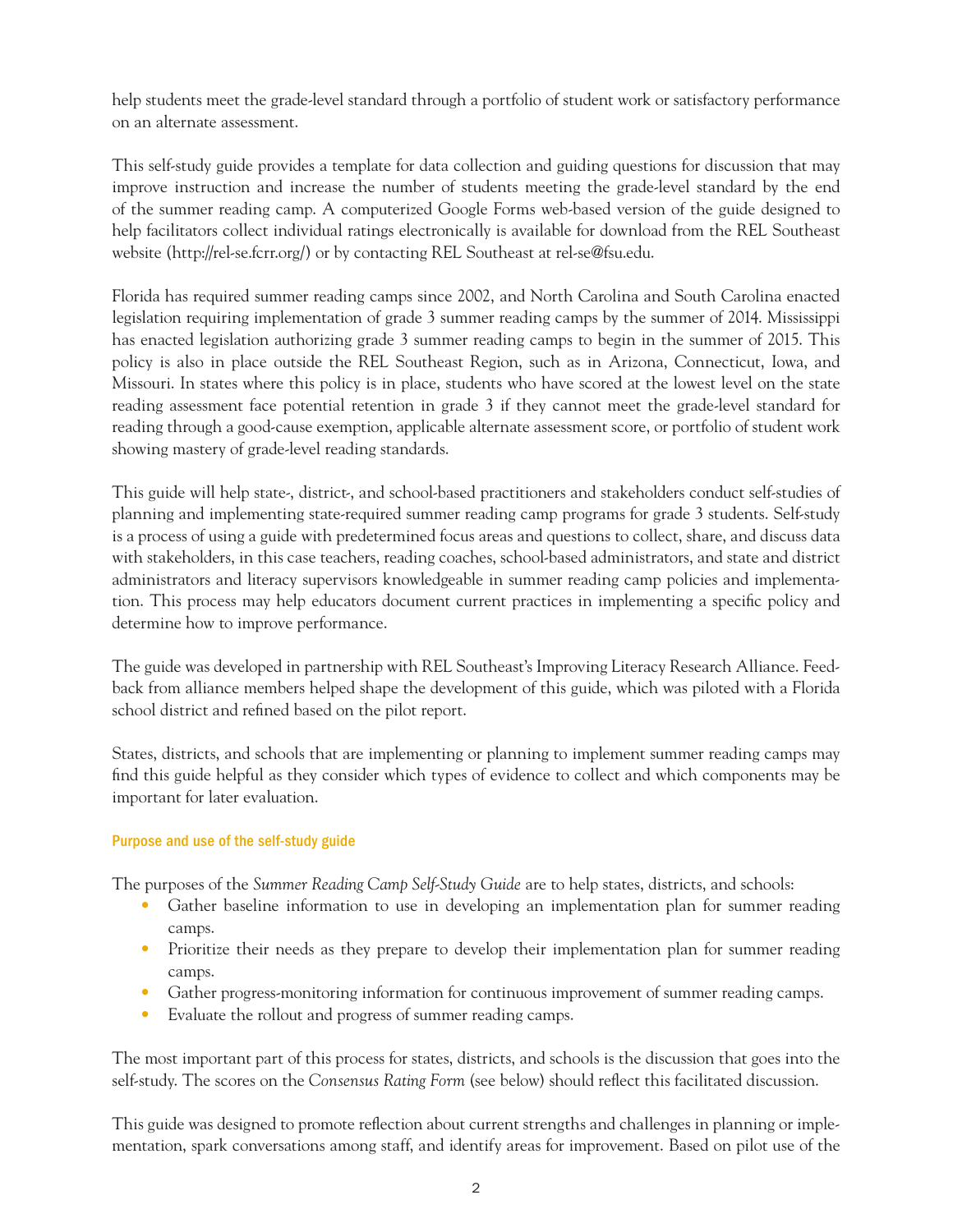guide, this process will take about five hours, and time estimates are provided in the process steps outlined below. It is helpful to elicit input from participating teachers, literacy coaches, and school-based administrators in addition to state and district administrators and literacy supervisors.

The self-study guide works best if a dedicated facilitator leads the effort. This facilitator should be knowledgeable in best practices from research as well as in summer reading camp policies, procedures, and implementation and should review the guide in detail before the self-study. The facilitator should also collect relevant data and possible sources of evidence before convening a meeting. The facilitator should be a careful listener and able to lead and structure discussions around evidence collection and decisionmaking processes for members of the self-study guide team.

## Components of the guide

The *Summer Reading Camp Self-Study Guide* consists of the *Scoring Guide, Consensus Rating Form,* and *Planning Next Steps Form.* 

*Scoring Guide.* The *Scoring Guide* includes guiding questions and potential sources of evidence to support states and districts in reviewing state, district, and school-based planning and implementation of the camps. The *Scoring Guide* is tied to district and school actions and uses a four-point scale to assess the current status of implementation. The content of the *Scoring Guide* is based on the following eight areas, which research shows as being associated with strong implementation of summer reading camps: teacher effectiveness and qualifications; student selection and enrollment; instructional time; content and instruction; assessment selection and data use; mentoring and paraprofessional use; camp and classroom environment; and communication with administration, staff, and parents. Citations for each area are listed in the section "Support for *Scoring Guide* areas." Box 1 lists the steps for completing the *Scoring Guide.* 

 through a consensus rating process. The team uses the *Consensus Rating Form* to reach agreement on the *Consensus Rating Form.* After the *Scoring Guide* is completed, a facilitator guides the self-study team current status of implementation in the district or school and on planning the next steps. Box 1 lists the steps for completing the *Consensus Rating Guide.* 

*Planning Next Steps Form.* Prioritize the areas based on the strength of evidence and importance for success as described in the literature. Review the consensus scores showing a need to develop or improve. Identify two or three top priorities from the eight areas for action planning and record the priority areas. Complete a detailed plan for next steps and activities and note any potential challenges on the *Planning Next Steps Form.* [Activity length – 60 minutes]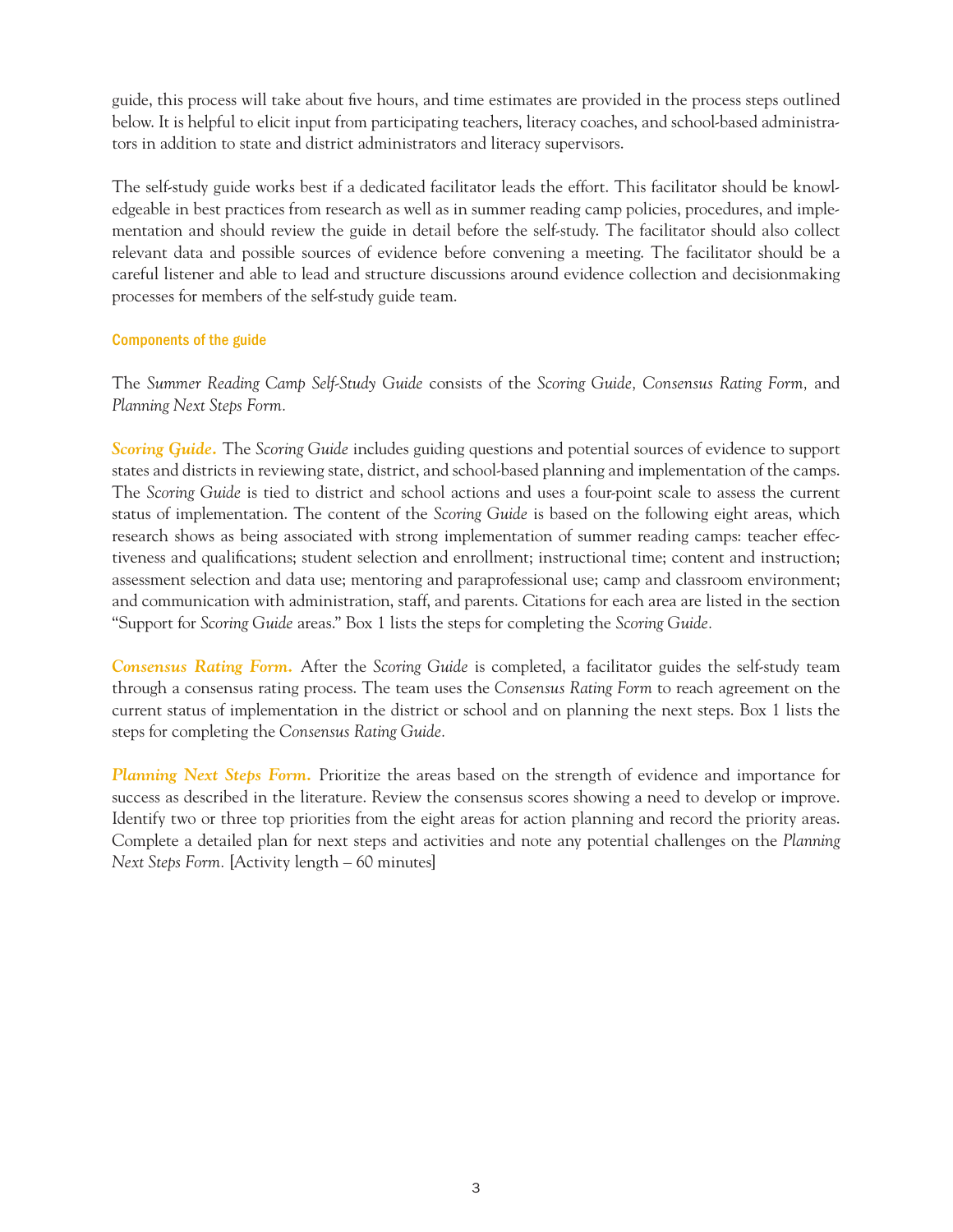#### Box 1. Steps to complete the *Scoring Guide* and *Consensus Rating Form*

- Recruit the members who will make up the self-study team and convene a meeting to complete this process. Select a dedicated and knowledgeable facilitator. Then recruit teachers, reading coaches, school-based administrators, and district personnel knowledgeable in summer reading camp policies and implementation to complete the team.
- Present an overview of the self-study process to all members of the team, including a review of relevant data and possible sources of evidence collected by the facilitator. [Activity length – 30 minutes]
- Review, individually, the content of the Scoring Guide for each specific area that will be rated (for example, Teacher Effectiveness and Qualifications, Student Selection and Enrollment, and Instructional Time) and the section "Support for *Scoring Guide* areas." [Activity length – 20 minutes]
- Discuss any questions asked during the review. Questions should be answered by the facilitator after the overview and document review. [Activity length – 20 minutes]
- Rate each area individually using the full *Scoring Guide*, including a review of relevant data/ possible sources of evidence provided by the facilitator. Each team member should rate each area independently; this is an opportunity for each person's voice to be heard. A team member who does not know how to rate a specific area may abstain from rating it. [Activity length – 60 minutes]
- Vote as a group to reach consensus. There are several steps to consensus voting [Activity length – 90 minutes]:
	- Vote. Ask each member to provide their numerical ranking for each area  $(1-8)$ .
	- Identify frequency. Identify the most frequent number (if three members vote 3, five vote 2, and two vote 1, the most frequent number that members voted is 2).
	- Discuss rationale of the high frequency number. Ask someone who selected the consensus number to talk about what motivated that vote.
	- Discuss rationale of lower frequency numbers. Ask other members talk about why they voted in a particular way.
	- Vote. Use numeric voting a second time. Members may change their votes based on the discussion.
	- Record rating. If there is consensus, record the high frequency number on the *Consensus Rating Form.* If consensus is not reached (there is no high frequency number), continue discussing and voting until consensus is reached.
	- Continue across all areas. Repeat this process for each area.
- Discuss and record initial team thoughts on priorities, next steps, and activities on the *Consensus Rating Form.*

[Activity length – 20 minutes]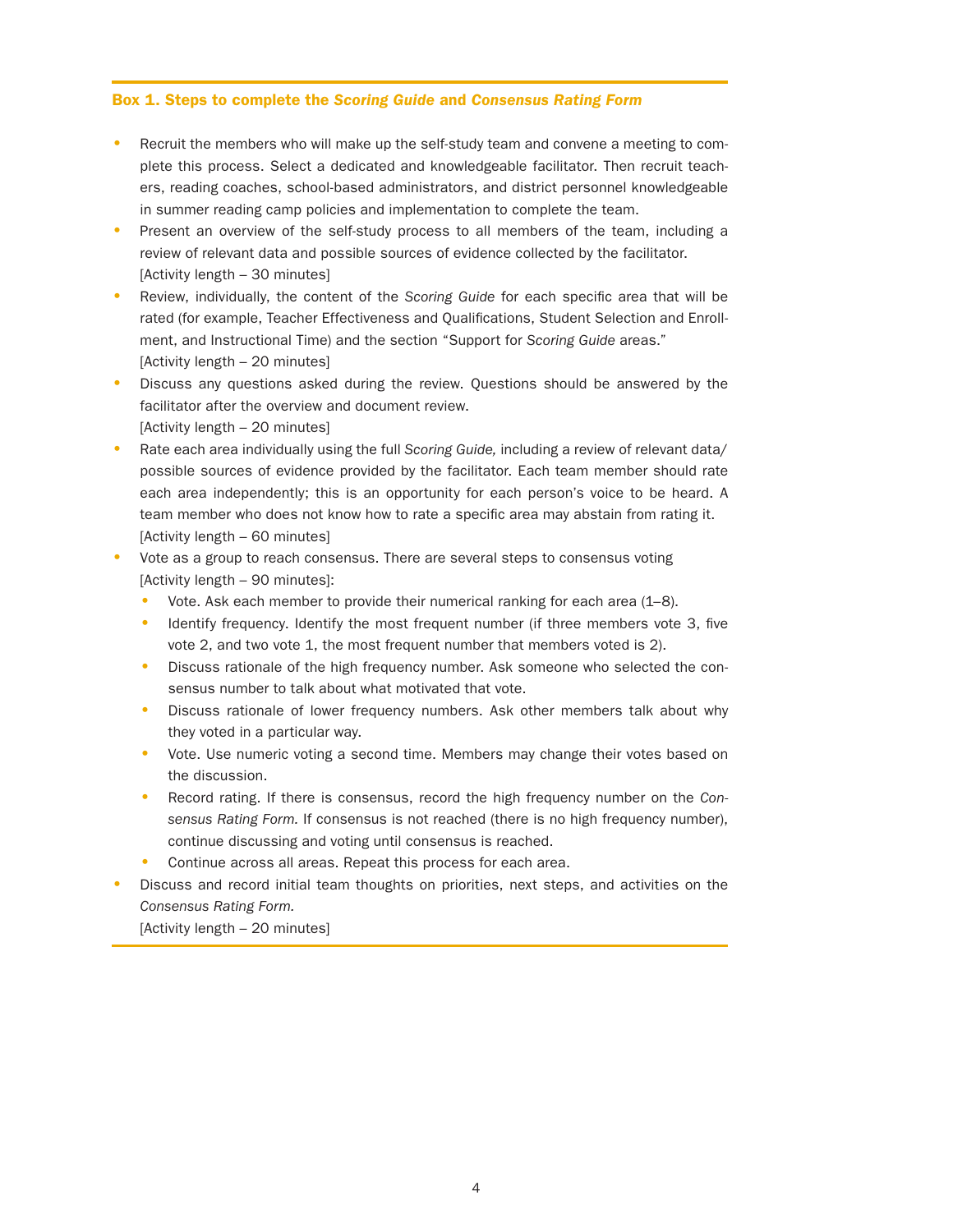## Self-Study Guide

## *Scoring Guide*

| Scoring Guide Area 1: Teacher Effectiveness and Qualifications              | $SG-1$       |
|-----------------------------------------------------------------------------|--------------|
| Scoring Guide Area 2: Student Selection and Enrollment                      | $SG-2$       |
| Scoring Guide Area 3: Instructional Time                                    | $SG-3$       |
| Scoring Guide Area 4: Content and Instruction                               | $SG-4$       |
| Scoring Guide Area 5: Assessment Selection and Data Use                     | $SG-5$       |
| Scoring Guide Area 6: Mentoring and Paraprofessional Use                    | $SG-6$       |
| Scoring Guide Area 7: Camp and Classroom Environment                        | $SG-7$       |
| Scoring Guide Area 8: Communication with Administration, Staff, and Parents | $SG-8$       |
| <b>Consensus Rating Form</b>                                                | $SG-9$       |
| <b>Planning Next Steps Form</b>                                             | <b>SG-10</b> |
| <b>Support for Scoring Guide areas</b>                                      | $SG-11$      |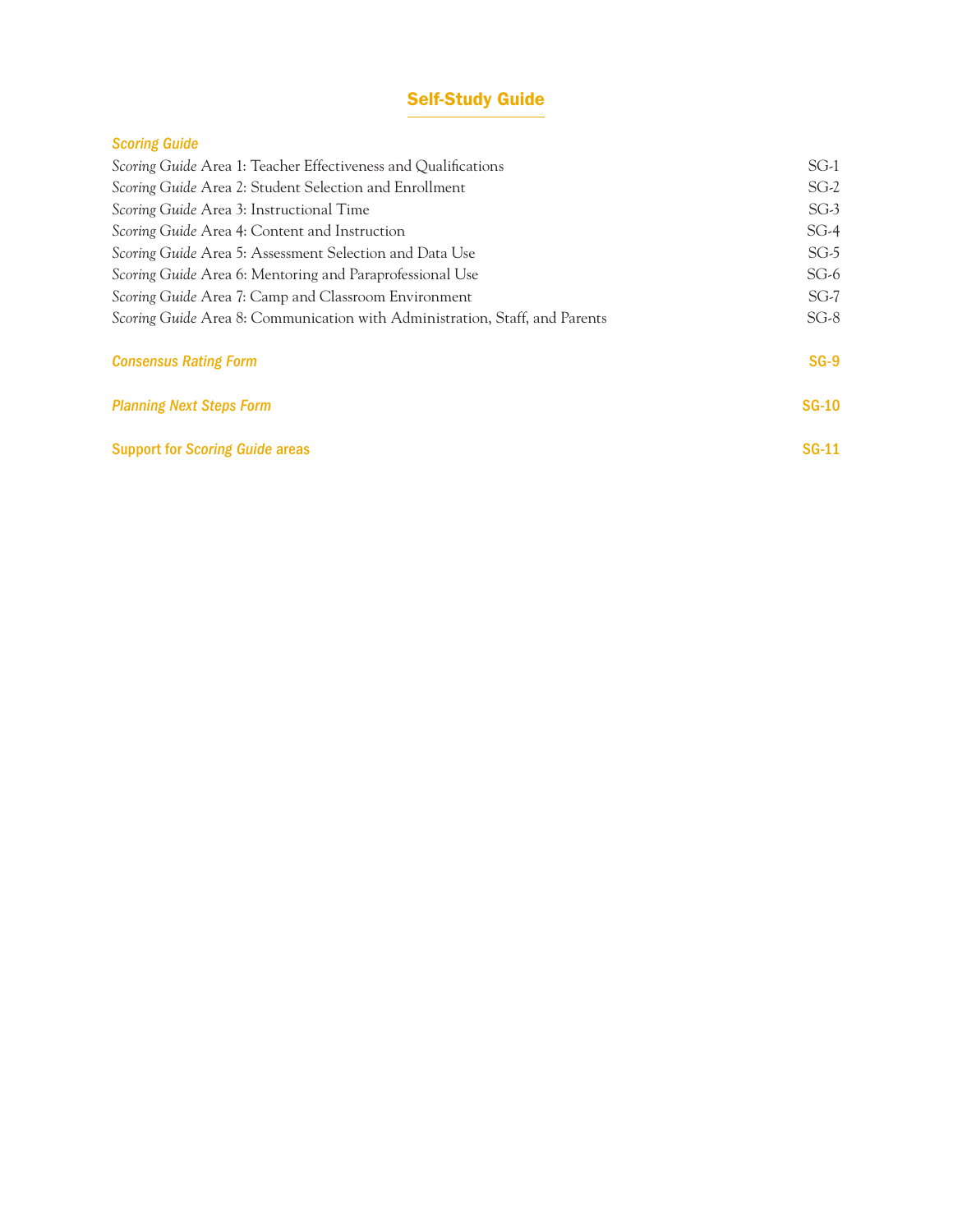| <b>Scoring Guide Area 1: Teacher Effectiveness and Qualifications</b>                                                                                                                                                                                                                                                                                                                                                                                                                                                                                                                                                                                                                                                                                                                                                                                                              |                                                                                                                                                                                                                                                                                                                                                                                                                                              |                |                              |   |              |  |  |
|------------------------------------------------------------------------------------------------------------------------------------------------------------------------------------------------------------------------------------------------------------------------------------------------------------------------------------------------------------------------------------------------------------------------------------------------------------------------------------------------------------------------------------------------------------------------------------------------------------------------------------------------------------------------------------------------------------------------------------------------------------------------------------------------------------------------------------------------------------------------------------|----------------------------------------------------------------------------------------------------------------------------------------------------------------------------------------------------------------------------------------------------------------------------------------------------------------------------------------------------------------------------------------------------------------------------------------------|----------------|------------------------------|---|--------------|--|--|
| Policies are in place for hiring, developing, and retaining the best possible summer reading camp teachers for the<br>populations of students served.                                                                                                                                                                                                                                                                                                                                                                                                                                                                                                                                                                                                                                                                                                                              |                                                                                                                                                                                                                                                                                                                                                                                                                                              |                |                              |   |              |  |  |
| Circle the rating that best describes your program's $3$ = Partially in place, under development<br>implementation progress for each item.                                                                                                                                                                                                                                                                                                                                                                                                                                                                                                                                                                                                                                                                                                                                         | $4 =$ Already in place<br>$2$ = Area to develop or improve<br>$1 = Not feasible now$                                                                                                                                                                                                                                                                                                                                                         |                |                              |   |              |  |  |
| 1. The district/school has established criteria for hiring teachers with evidence of high performance<br>in teaching reading to struggling readers, as indicated by their ability to engage students<br>successfully (evaluations) and increase student performance (assessment data and student<br>work samples). Teachers should also have a deep understanding of the materials/technology to<br>be used (evaluations) (Borman & Dowling, 2006). Teachers should have specialized knowledge<br>in the alphabetic principle of how letters map to sounds in English, coupled with construction<br>of meaning at the word, sentence, and text level (alphabetic principle, decoding and encoding<br>including sound/spelling patterns, word study, vocabulary/word meaning, comprehension, oral<br>language, critical thinking, and self-confidence) (Foorman & Wanzek, in 2015). |                                                                                                                                                                                                                                                                                                                                                                                                                                              | 4              | Implementation progress<br>3 | 2 | $\mathbf 1$  |  |  |
| <b>Possible sources of evidence</b>                                                                                                                                                                                                                                                                                                                                                                                                                                                                                                                                                                                                                                                                                                                                                                                                                                                | <b>Guiding questions</b>                                                                                                                                                                                                                                                                                                                                                                                                                     |                |                              |   |              |  |  |
| • District/school criteria for hiring and methods for recruiting effective<br>teachers.<br>· Analysis of teacher data/performance evaluations.<br>· Review of teacher certification/endorsements.<br>· Memos to schools.<br>· Teachers' applications.                                                                                                                                                                                                                                                                                                                                                                                                                                                                                                                                                                                                                              | . Has the district/school established criteria<br>for hiring teachers with evidence of high<br>performance in teaching reading to at-risk<br>grade 3 students for summer reading camps?<br>• Has the district/school considered components<br>of effectiveness (including a review of any<br>available data) during the hiring process?<br>• Are successful summer reading camp teachers<br>from prior years recruited for subsequent years? |                |                              |   |              |  |  |
|                                                                                                                                                                                                                                                                                                                                                                                                                                                                                                                                                                                                                                                                                                                                                                                                                                                                                    |                                                                                                                                                                                                                                                                                                                                                                                                                                              |                |                              |   |              |  |  |
| 2. The district/school provides professional development in research-based instructional practices<br>and support that will ensure development and retention of the best possible summer reading                                                                                                                                                                                                                                                                                                                                                                                                                                                                                                                                                                                                                                                                                   |                                                                                                                                                                                                                                                                                                                                                                                                                                              |                | Implementation progress      |   |              |  |  |
| camp teachers for the populations of students served (Kim & Quinn, 2013).                                                                                                                                                                                                                                                                                                                                                                                                                                                                                                                                                                                                                                                                                                                                                                                                          |                                                                                                                                                                                                                                                                                                                                                                                                                                              | $\overline{4}$ | 3                            | 2 | $\mathbf{1}$ |  |  |
| <b>Possible sources of evidence</b>                                                                                                                                                                                                                                                                                                                                                                                                                                                                                                                                                                                                                                                                                                                                                                                                                                                | <b>Guiding questions</b>                                                                                                                                                                                                                                                                                                                                                                                                                     |                |                              |   |              |  |  |
| • Professional development plans for summer reading camp<br>teachers and paraprofessionals, including instructional materials,<br>plans for maximizing the instructional schedule, instructional<br>practices empirically shown to affect gains in student<br>achievement, and data intended to inform instruction.<br>• Plans and logs of embedded coaching support/follow-up training<br>from prior summer reading camps.                                                                                                                                                                                                                                                                                                                                                                                                                                                        | • Does the professional development offered to summer<br>reading camp teachers and paraprofessionals build<br>the knowledge they need for success and provide<br>differentiated support based on their needs?<br>• Are summer reading camp teachers offered follow-up<br>training or embedded coach support?<br>• Do district/school leaders provide support to summer                                                                       |                |                              |   |              |  |  |
| • Documentation of administrative walk-throughs and support for                                                                                                                                                                                                                                                                                                                                                                                                                                                                                                                                                                                                                                                                                                                                                                                                                    | reading camp teachers?                                                                                                                                                                                                                                                                                                                                                                                                                       |                |                              |   |              |  |  |

- Interviews with administrators and staff.
- Documentation of coaching and differentiated support.

improving the classroom environment and instructional practices.

- Professional development records.
- Professional development evaluations.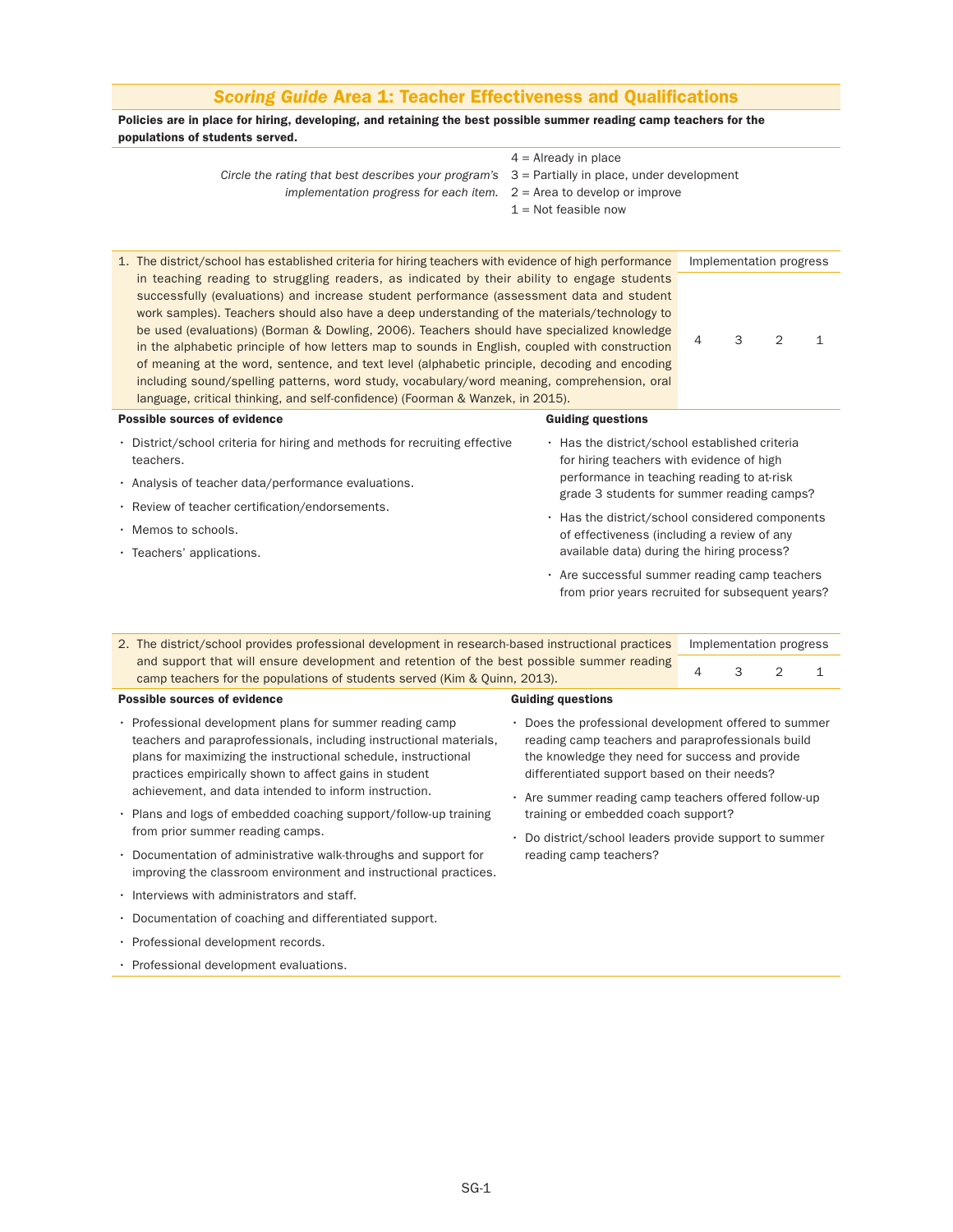## *Scoring Guide* Area 2: Student Selection and Enrollment

Parents of students showing deficiencies in reading during the school year are notified in a timely manner. Eligible students are successfully enrolled, and parents are provided accurate, timely information about student selection and attendance.

- *Circle the rating that best describes your program's* 3 = Partially in place, under development
	- *implementation progress for each item.* 2 = Area to develop or improve
- $4 =$  Already in place
- - - $1 =$  Not feasible now

| 1. The district/school has a policy for early notification for parents of students showing deficiencies           |                                                                                                                                                                                                         |   |   | Implementation progress |              |
|-------------------------------------------------------------------------------------------------------------------|---------------------------------------------------------------------------------------------------------------------------------------------------------------------------------------------------------|---|---|-------------------------|--------------|
| camp (Hamilton et al., 2009).                                                                                     | in reading during the school year. Students scoring below the state proficiency level in reading<br>are quickly identified once reading scores are released to determine eligibility for summer reading |   | 3 | $\overline{2}$          | $\mathbf{1}$ |
| <b>Possible sources of evidence</b>                                                                               | <b>Guiding questions</b>                                                                                                                                                                                |   |   |                         |              |
| $\cdot$ Strategic plan.                                                                                           | . Is there a process to ensure that educators                                                                                                                                                           |   |   |                         |              |
| · Memos to schools.                                                                                               | are notifying parents about potential reading<br>deficiencies during the school year?                                                                                                                   |   |   |                         |              |
| • Diagnostic/progress monitoring data through the response to<br>intervention process.                            | · Is there a process to ensure efficient<br>data collection/reporting from the reading                                                                                                                  |   |   |                         |              |
| · Parent notification sample letters/templates.                                                                   | assessment once scores are released?                                                                                                                                                                    |   |   |                         |              |
| · Student portfolios.                                                                                             |                                                                                                                                                                                                         |   |   |                         |              |
| · Administrative/guidance counselor/assessment coordinator training.                                              |                                                                                                                                                                                                         |   |   |                         |              |
|                                                                                                                   |                                                                                                                                                                                                         |   |   |                         |              |
| 2. Procedures are in place to provide summer reading camp parents with accurate, timely                           |                                                                                                                                                                                                         |   |   | Implementation progress |              |
| information about all relevant policies, procedures, and expectations for attendance (Borman &<br>Dowling, 2006). |                                                                                                                                                                                                         | 4 | 3 | $\overline{2}$          | 1            |
| Possible sources of evidence                                                                                      | <b>Guiding questions</b>                                                                                                                                                                                |   |   |                         |              |
| $\cdot$ Strategic plan.                                                                                           | · Does the district have timelines/guidelines for parental                                                                                                                                              |   |   |                         |              |
| · Memos to schools.                                                                                               | notification?                                                                                                                                                                                           |   |   |                         |              |
| · Parent notification sample letters/templates.                                                                   | . Are there expectations for schools/teachers to<br>communicate with parents during the summer reading                                                                                                  |   |   |                         |              |
| · Parental support documentation.                                                                                 | camp?                                                                                                                                                                                                   |   |   |                         |              |
| • Notification to charter schools inviting eligible grade 3 students<br>to attend district camps.                 |                                                                                                                                                                                                         |   |   |                         |              |
| • Attendance policy, records, and notifications.                                                                  |                                                                                                                                                                                                         |   |   |                         |              |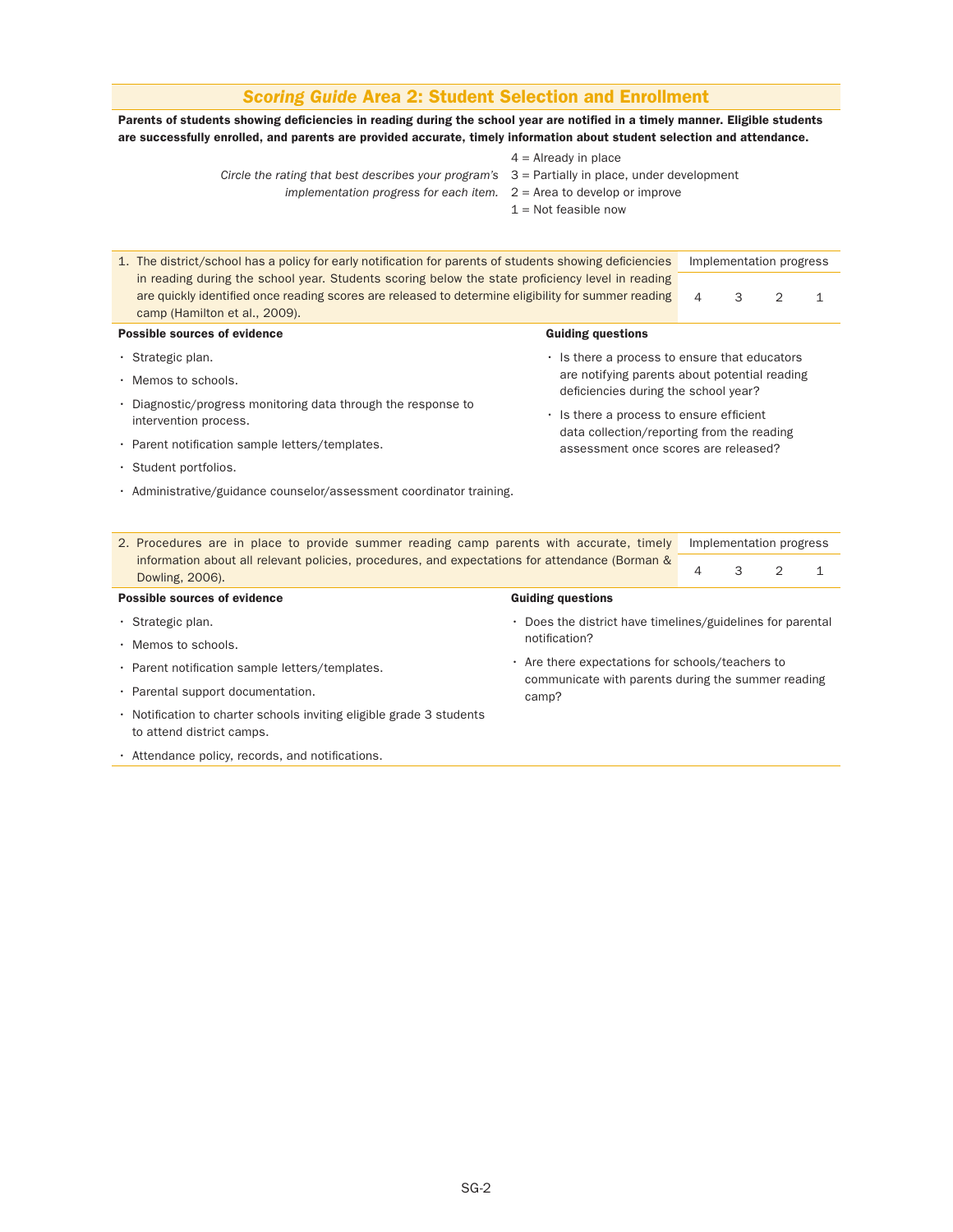## *Scoring Guide* Area 3: Instructional Time

Summer reading camp schedules facilitate intensive reading intervention for the populations of students served. The district/ school motivates student attendance and engagement.

- $4 =$  Already in place
- *Circle the rating that best describes your program's* 3 = Partially in place, under development
	- *implementation progress for each item.* 2 = Area to develop or improve
- -
	- $1 =$  Not feasible now

| 1. The district/school has established a schedule that will maximize student instructional time                                                   |                                                                                           |                                                                                                      |   | Implementation progress |  |
|---------------------------------------------------------------------------------------------------------------------------------------------------|-------------------------------------------------------------------------------------------|------------------------------------------------------------------------------------------------------|---|-------------------------|--|
| (Foorman & Al Otaiba, 2009). The district/school motivates student attendance and engagement<br>(Borman & Dowling, 2006).                         |                                                                                           | 4                                                                                                    | 3 | 2                       |  |
| <b>Possible sources of evidence</b>                                                                                                               | <b>Guiding questions</b>                                                                  |                                                                                                      |   |                         |  |
| . School and district plans.                                                                                                                      | • Do instructional schedules created by the                                               |                                                                                                      |   |                         |  |
| · Staff, student, and parent interviews.                                                                                                          |                                                                                           | district/schools allow time for whole group (13 or<br>fewer students) and small group (3–5 students) |   |                         |  |
| · Student attendance records.                                                                                                                     | instruction?                                                                              |                                                                                                      |   |                         |  |
| • Published schedules by the district/schools, including the number of<br>days, weeks, and hours of instruction (Kim & Quinn, 2013).              | • Does the length of time students participate<br>in the camp offer the optimal amount of |                                                                                                      |   |                         |  |
| . Reviews of student reading data, summer reading camp calendars, and<br>instructional schedules that align instructional time and student needs. | instructional time for positive outcomes<br>(Schacter & Jo. 2005)?                        |                                                                                                      |   |                         |  |
|                                                                                                                                                   |                                                                                           |                                                                                                      |   |                         |  |

• Does the district/school consider ways to motivate student attendance and engagement?

| 2. Students receive as much small group (3–5 students) instructional time as possible (Shanahan                                                                      |                                                                                                                  | Implementation progress |   |   |  |  |  |
|----------------------------------------------------------------------------------------------------------------------------------------------------------------------|------------------------------------------------------------------------------------------------------------------|-------------------------|---|---|--|--|--|
| et al., 2010).                                                                                                                                                       |                                                                                                                  | 4                       | 3 | 2 |  |  |  |
| Possible sources of evidence                                                                                                                                         | <b>Guiding questions</b>                                                                                         |                         |   |   |  |  |  |
| $\cdot$ School plans.                                                                                                                                                | • Does small group instruction occur on an                                                                       |                         |   |   |  |  |  |
| • Classroom schedules.                                                                                                                                               | ongoing basis?                                                                                                   |                         |   |   |  |  |  |
| • Differentiated schedules providing more time for English language<br>learners, special education students, and other students with severe<br>reading difficulties. | . Is the amount of small group instructional time<br>provided differentiated based on specific student<br>needs? |                         |   |   |  |  |  |
| · Staff interviews.                                                                                                                                                  | • Does the district/school provide professional                                                                  |                         |   |   |  |  |  |
| • District observations.                                                                                                                                             | support to staff seeking assistance in<br>structuring small group instructional time?                            |                         |   |   |  |  |  |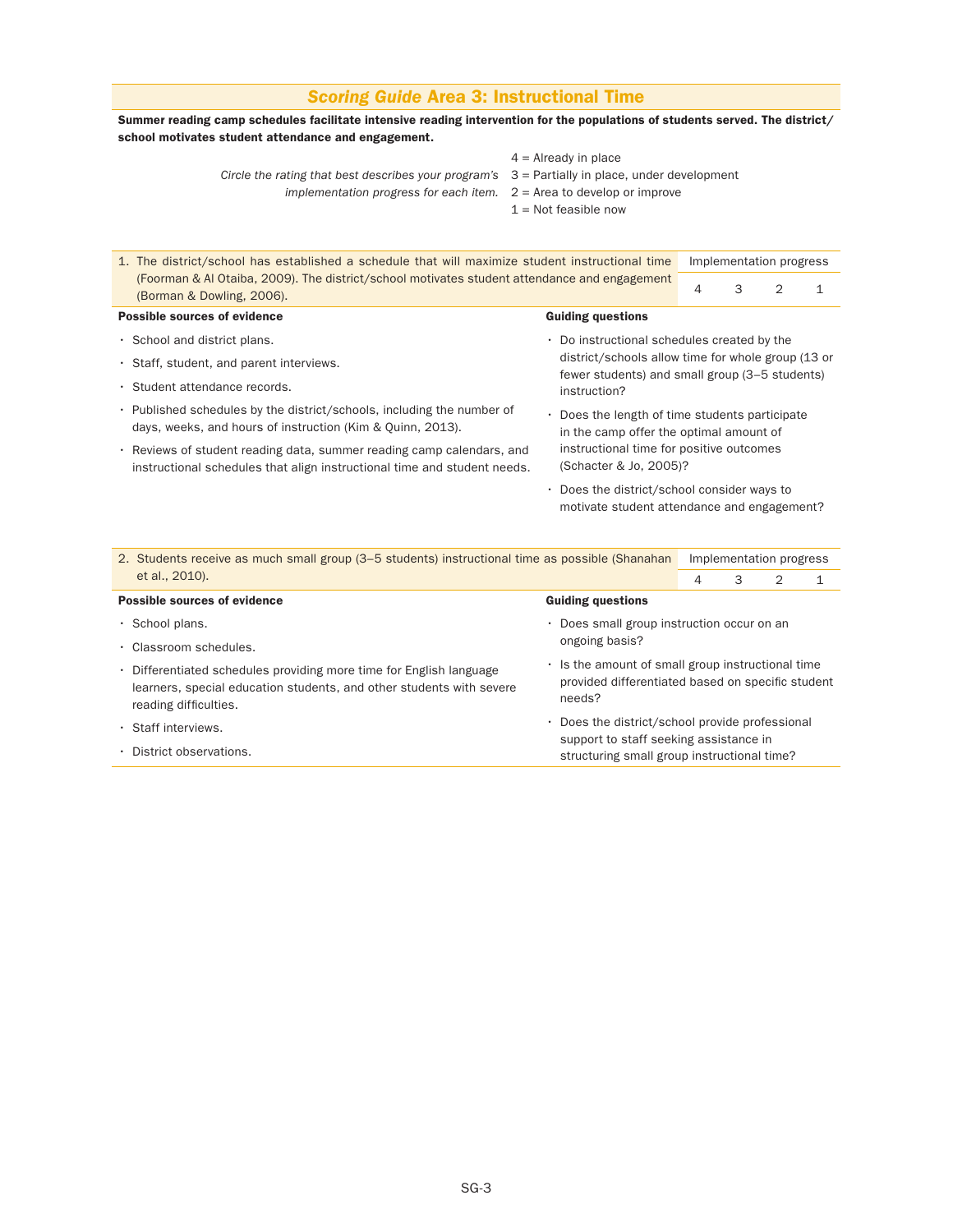#### *Scoring Guide* Area 4: Content and Instruction

The design of the reading curriculum and the plan for reading instruction and intervention reflect instructional practices that have been empirically shown to support gains in student achievement. The focus should be on explicit and systematic instruction in foundational reading skills based on student need (for example, phonics and vocabulary/oral language comprehension).

| $4 =$ Already in place |  |
|------------------------|--|
|                        |  |

- *Circle the rating that best describes your program's* 3 = Partially in place, under development
	- *implementation progress for each item.* 2 = Area to develop or improve
		- $1$  = Not feasible now

| 1. The district/school has established criteria for selecting and using reading programs and |                                                                                                                                                                                                                                                                                     | Implementation progress                                                                            |                                                                                     |                                              |   |                         |   |  |  |  |
|----------------------------------------------------------------------------------------------|-------------------------------------------------------------------------------------------------------------------------------------------------------------------------------------------------------------------------------------------------------------------------------------|----------------------------------------------------------------------------------------------------|-------------------------------------------------------------------------------------|----------------------------------------------|---|-------------------------|---|--|--|--|
|                                                                                              | curricula that have been shown to have a positive effect on student achievement (Coalition for<br>Evidence-Based Policy, 2003).                                                                                                                                                     |                                                                                                    |                                                                                     | 4                                            | 3 | $\mathcal{P}$           | 1 |  |  |  |
|                                                                                              | <b>Possible sources of evidence</b>                                                                                                                                                                                                                                                 |                                                                                                    | <b>Guiding questions</b>                                                            |                                              |   |                         |   |  |  |  |
|                                                                                              | • Documentation of program selection criteria with an emphasis on using<br>materials that have rigorous research support.                                                                                                                                                           | • Have criteria been developed to select programs<br>and materials for use with students in summer |                                                                                     |                                              |   |                         |   |  |  |  |
|                                                                                              | • Policies and procedures for adoption of materials.                                                                                                                                                                                                                                |                                                                                                    | reading camps?                                                                      |                                              |   |                         |   |  |  |  |
|                                                                                              | . Analysis of program use and classroom observations.                                                                                                                                                                                                                               |                                                                                                    |                                                                                     | . Has professional development been provided |   |                         |   |  |  |  |
|                                                                                              | $\cdot$ Memos to schools.                                                                                                                                                                                                                                                           |                                                                                                    | to summer reading camp teachers to support<br>effective use of reading programs and |                                              |   |                         |   |  |  |  |
|                                                                                              | · Professional development records.                                                                                                                                                                                                                                                 |                                                                                                    | curriculum?                                                                         |                                              |   |                         |   |  |  |  |
|                                                                                              |                                                                                                                                                                                                                                                                                     |                                                                                                    |                                                                                     |                                              |   |                         |   |  |  |  |
| 2.                                                                                           | The district/school has implemented a plan for reading instruction and intervention that reflects                                                                                                                                                                                   |                                                                                                    |                                                                                     |                                              |   | Implementation progress |   |  |  |  |
|                                                                                              | instructional practices empirically shown to increase student achievement. The focus is on<br>explicit and systematic instruction in foundational reading skills based on student need (for<br>example, phonics and vocabulary/oral language comprehension) (Gersten et al., 2008). |                                                                                                    |                                                                                     | 4                                            | 3 | $\mathcal{P}$           | 1 |  |  |  |
|                                                                                              | <b>Possible sources of evidence</b>                                                                                                                                                                                                                                                 |                                                                                                    | <b>Guiding questions</b>                                                            |                                              |   |                         |   |  |  |  |

- Professional development plans for summer reading camp teachers including instructional materials (Borman & Dowling, 2006), an instructional schedule that maximizes instructional time, and instructional practices empirically shown to increase student achievement.
- Instructional plans created by district staff and teachers.
- Interviews with administrators and staff.
- Classroom observations.
- Professional development records.
- Professional development evaluations.
- Progress monitoring tools and data.
- Does the professional development offered for summer reading camp teachers focus on instructional practices empirically shown to increase student achievement (Beck & Beck, 2012)?
- Do district/school staff help teachers develop instructional plans for reading instruction/ intervention using student assessment information?
- Do classroom observations help district/school staff verify implementation and support of effective instructional practices?
- Is there research evidence of efficacy for teachers' instructional practices with regard to student outcomes?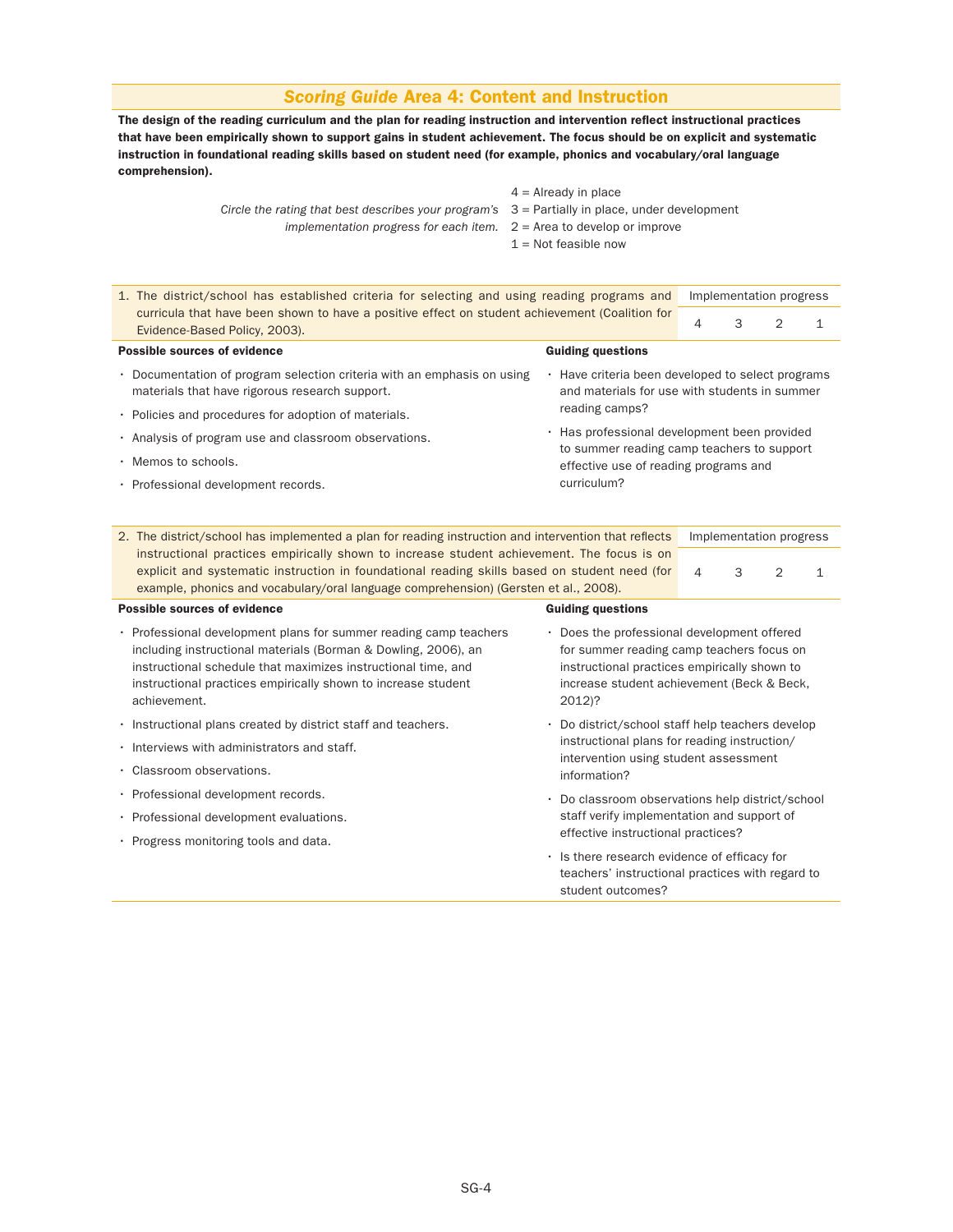## *Scoring Guide* Area 5: Assessment Selection and Data Use

Exemptions from the reading requirement are approved by the state education agency for use in making promotion decisions. Other valid and reliable standardized assessments are selected based on their alignment with instructional content and are used to establish small groups and inform instruction. (This may include assessments that provide information on student performance in fluency, word knowledge, vocabulary, and comprehension, for example.)

|                                                                                                  | $1.110$ and $1.11$ proversed in the provent of $1.11$ proversed in the set of $1.11$ proven in the set of $1.11$ proven in the set of $1.11$ proven in the set of $1.11$ proven in the set of $1.11$ proven in the set of $1.$ |
|--------------------------------------------------------------------------------------------------|--------------------------------------------------------------------------------------------------------------------------------------------------------------------------------------------------------------------------------|
| Circle the rating that best describes your program's $3$ = Partially in place, under development |                                                                                                                                                                                                                                |
|                                                                                                  |                                                                                                                                                                                                                                |

- $4$  = Already in place
- 
- *implementation progress for each item.* 2 = Area to develop or improve
	- $1 =$  Not feasible now

| 1. Only exemptions from the requirement approved by the state education agency are used in                                                                                                      |                                            |                                                                                           |   |   | Implementation progress |              |
|-------------------------------------------------------------------------------------------------------------------------------------------------------------------------------------------------|--------------------------------------------|-------------------------------------------------------------------------------------------|---|---|-------------------------|--------------|
| making promotion decisions.                                                                                                                                                                     |                                            |                                                                                           | 4 | 3 | $\overline{2}$          | $\mathbf{1}$ |
| Possible sources of evidence                                                                                                                                                                    |                                            | <b>Guiding questions</b>                                                                  |   |   |                         |              |
| • Documentation of assessments used for promotion decisions.                                                                                                                                    |                                            | • Does the district/school verify policies and                                            |   |   |                         |              |
| • Documentation of a review of state policies and procedures in place for<br>exemptions from the state requirement.                                                                             |                                            | procedures for state-approved exemptions used<br>for promotion?                           |   |   |                         |              |
| · Records of students promoted through state-approved exemptions.                                                                                                                               |                                            | • Does the district/school maintain accurate                                              |   |   |                         |              |
| · Student portfolios.                                                                                                                                                                           |                                            | records for students promoted through state-<br>approved exemptions?                      |   |   |                         |              |
|                                                                                                                                                                                                 |                                            |                                                                                           |   |   |                         |              |
| 2. Other valid and reliable standardized assessments (including diagnostic reading assessments)                                                                                                 |                                            |                                                                                           |   |   | Implementation progress |              |
| were selected based on alignment with the content of instruction (such as performance in fluency,<br>word knowledge, vocabulary, and comprehension) and were used to establish small groups and |                                            |                                                                                           | 4 | 3 | $\overline{2}$          | $\mathbf{1}$ |
| inform instruction (Hamilton et al., 2009).                                                                                                                                                     |                                            |                                                                                           |   |   |                         |              |
|                                                                                                                                                                                                 |                                            |                                                                                           |   |   |                         |              |
| Possible sources of evidence                                                                                                                                                                    |                                            |                                                                                           |   |   |                         |              |
| • Documentation of reading assessment selection criteria.                                                                                                                                       |                                            | • Do valid and reliable assessments provide                                               |   |   |                         |              |
| • Documentation of alignment between reading assessments and                                                                                                                                    |                                            | information on student performance in                                                     |   |   |                         |              |
| instructional materials.                                                                                                                                                                        |                                            | fluency, word knowledge, vocabulary, and                                                  |   |   |                         |              |
| • Professional development plans for summer reading camp teachers that                                                                                                                          | <b>Guiding questions</b><br>comprehension? |                                                                                           |   |   |                         |              |
| include assessment policies, data-based instructional decisionmaking,                                                                                                                           |                                            | · Does the professional development offered<br>for summer reading camp teachers focus on  |   |   |                         |              |
| and work with small student groups based on instructional needs.                                                                                                                                |                                            | assessment policies, data-based instructional                                             |   |   |                         |              |
| · Instructional plans created by district staff and teachers.                                                                                                                                   |                                            | decisionmaking, and work with small student                                               |   |   |                         |              |
| . Interviews with administrators and staff.                                                                                                                                                     |                                            | groups based on instructional needs?                                                      |   |   |                         |              |
| · Classroom observations.                                                                                                                                                                       |                                            | • Do classroom observations help district and                                             |   |   |                         |              |
| · Professional development records.                                                                                                                                                             |                                            | school staff verify and support effective data-                                           |   |   |                         |              |
| · Professional development evaluations.                                                                                                                                                         |                                            | based instructional decisionmaking and small<br>group instruction based on student needs? |   |   |                         |              |

- Data review from the end of summer reading camps.
- Student portfolios.

• From a review of data following the conclusion of summer reading camps, do results show that students are improving key reading skills as a result of the instruction?

• Is planning for future summer reading camps based on student data from previous summer reading camps?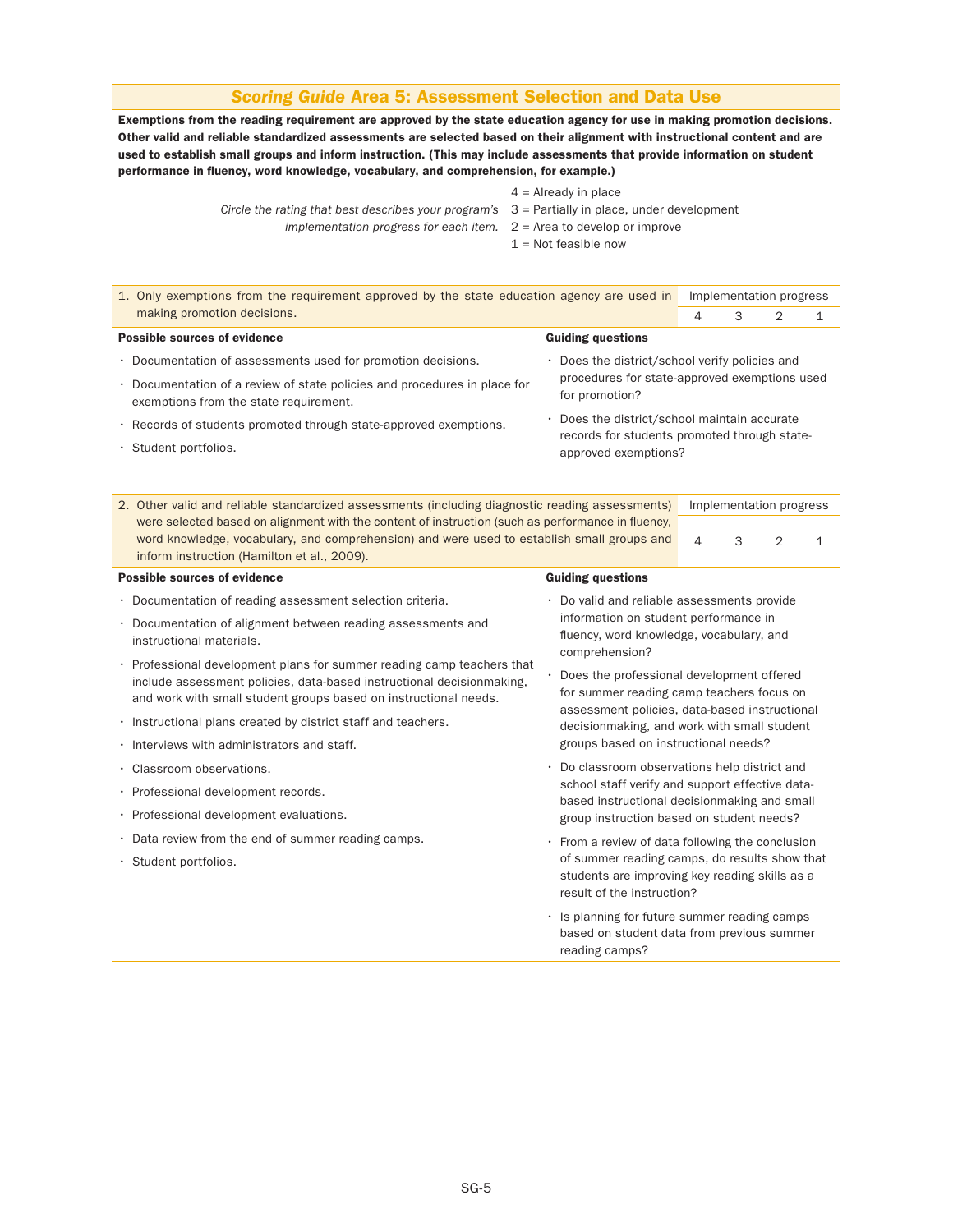## *Scoring Guide* Area 6: Mentoring and Paraprofessional Use

#### The district or school develops and implements a plan to provide trained mentors and paraprofessionals to reinforce students' reading skills in the smallest group sizes possible.

- $4 =$  Already in place
- *Circle the rating that best describes your program's* 3 = Partially in place, under development
	- *implementation progress for each item.* 2 = Area to develop or improve
		- $1$  = Not feasible now

| 1. The district or school develops and implements a plan to provide trained paraprofessionals,                                                     |                                                                                                             |   |   | Implementation progress |  |
|----------------------------------------------------------------------------------------------------------------------------------------------------|-------------------------------------------------------------------------------------------------------------|---|---|-------------------------|--|
| if available, to reinforce students' reading skills in the smallest group sizes possible (Elbaum,<br>Vaughn, Tejero Hughes, & Watson Moody, 2000). |                                                                                                             | 4 | 3 |                         |  |
| <b>Possible sources of evidence</b>                                                                                                                | <b>Guiding questions</b>                                                                                    |   |   |                         |  |
| • Documentation of hiring, training, and work hours of paraprofessionals.                                                                          | • Does the district/school hire, train, and use                                                             |   |   |                         |  |
| • Documentation of summer reading camp schedules providing<br>instructional time in small groups to reinforce student reading skills.              | paraprofessionals to reduce group sizes and<br>reinforce student reading skills in summer<br>reading camps? |   |   |                         |  |

| 2. The district plans to use mentors to reinforce students' reading skills in the smallest group sizes                                |                                                                                                    | Implementation progress |  |  |  |  |  |
|---------------------------------------------------------------------------------------------------------------------------------------|----------------------------------------------------------------------------------------------------|-------------------------|--|--|--|--|--|
| possible (Foorman & Al Otaiba, 2009).                                                                                                 |                                                                                                    |                         |  |  |  |  |  |
| <b>Possible sources of evidence</b>                                                                                                   | <b>Guiding questions</b>                                                                           |                         |  |  |  |  |  |
| • Documentation of recruitment, training, and volunteer hours of mentors.                                                             | Does the district/school recruit, train, and use                                                   |                         |  |  |  |  |  |
| • Documentation of summer reading camp schedules providing<br>instructional time in small groups to reinforce student reading skills. | mentors to reduce group sizes to help reinforce<br>student reading skills in summer reading camps? |                         |  |  |  |  |  |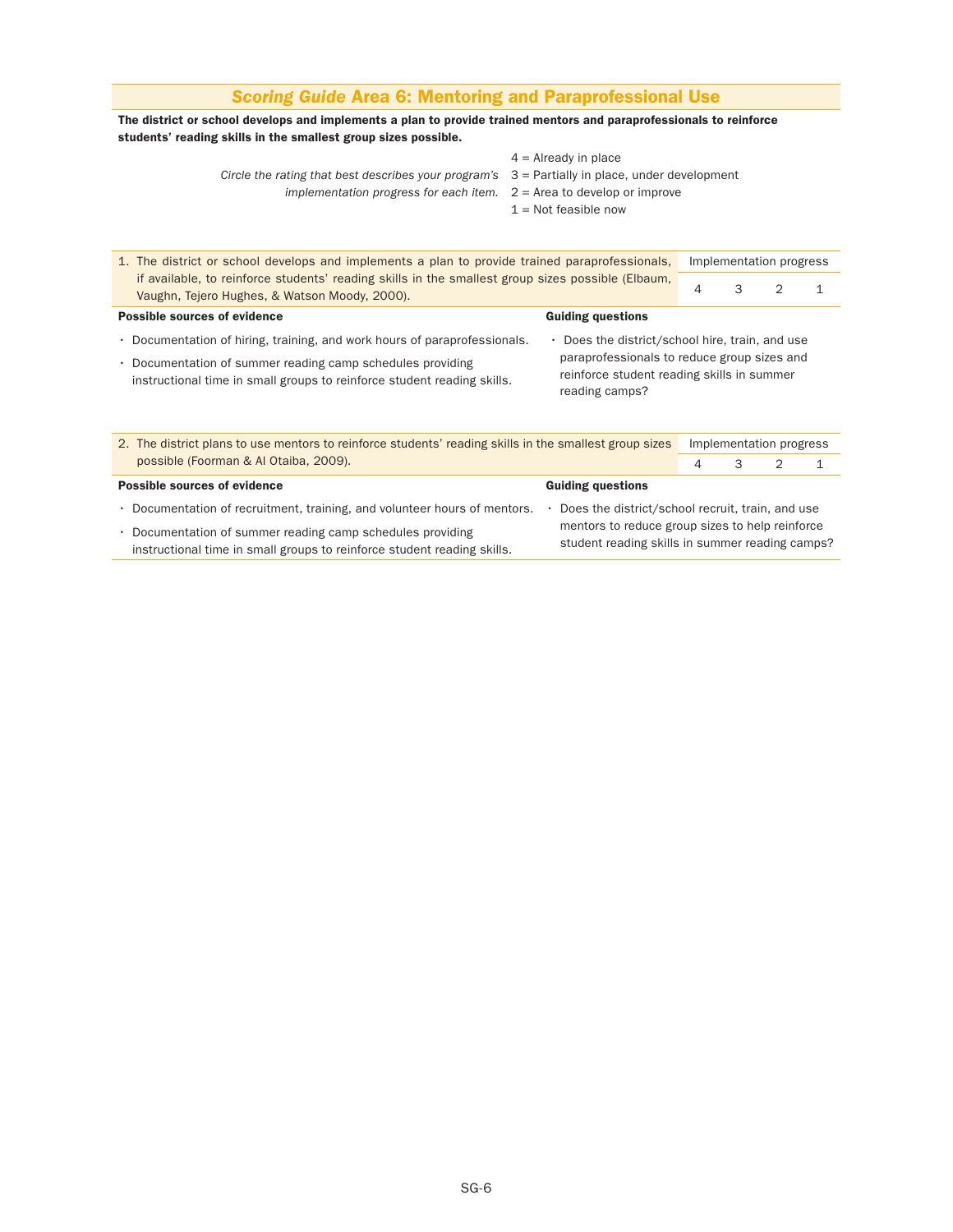## *Scoring Guide* Area 7: Camp and Classroom Environment

A healthy and safe learning environment is established that is conducive to student engagement and intensive reading instruction.

- $4 =$  Already in place
- *Circle the rating that best describes your program's* 3 = Partially in place, under development
	- *implementation progress for each item.* 2 = Area to develop or improve
		- $1 =$  Not feasible now

| 1. A healthy and safe learning environment has been established.                                                                               |                                                                                                                                                           | Implementation progress                                                                         |   |   |  |  |  |  |
|------------------------------------------------------------------------------------------------------------------------------------------------|-----------------------------------------------------------------------------------------------------------------------------------------------------------|-------------------------------------------------------------------------------------------------|---|---|--|--|--|--|
|                                                                                                                                                |                                                                                                                                                           | 4                                                                                               | 3 | 2 |  |  |  |  |
| Possible sources of evidence                                                                                                                   | <b>Guiding questions</b>                                                                                                                                  |                                                                                                 |   |   |  |  |  |  |
| • Documentation of district/school criteria for school/classroom<br>selection for summer reading camp use.                                     | • Have criteria been developed to select schools/<br>classrooms for summer reading camps that will                                                        |                                                                                                 |   |   |  |  |  |  |
| · Documentation of a custodial/maintenance plan for schools/<br>classrooms during summer reading camp use.                                     | floor waxing, and other work)?                                                                                                                            | provide healthy and safe learning environments<br>free from maintenance distractions (painting, |   |   |  |  |  |  |
| . Procedures are established for teachers to report concerns about the<br>learning environment and for these concerns to be addressed quickly. | • Do classroom observations help district/school<br>staff verify selection of schools/classrooms that<br>provide a healthy and safe learning environment? |                                                                                                 |   |   |  |  |  |  |

| 2. The learning environment is conducive to student engagement and intensive reading instruction                                          |                                                                                                                                                                                                                     |                                                                                                                                                                                                                                              | Implementation progress |   |              |  |  |
|-------------------------------------------------------------------------------------------------------------------------------------------|---------------------------------------------------------------------------------------------------------------------------------------------------------------------------------------------------------------------|----------------------------------------------------------------------------------------------------------------------------------------------------------------------------------------------------------------------------------------------|-------------------------|---|--------------|--|--|
| (Tanner, 2008).                                                                                                                           |                                                                                                                                                                                                                     | 4                                                                                                                                                                                                                                            | 3                       | 2 | $\mathbf{1}$ |  |  |
| <b>Possible sources of evidence</b>                                                                                                       | <b>Guiding questions</b>                                                                                                                                                                                            |                                                                                                                                                                                                                                              |                         |   |              |  |  |
| Documentation of media center availability and support at the summer<br>٠<br>reading camp site.                                           |                                                                                                                                                                                                                     | $\cdot$ Is the media center at the summer reading camp<br>site open and staffed?                                                                                                                                                             |                         |   |              |  |  |
| Documentation of technology availability and support at the summer<br>٠<br>reading camp site.                                             |                                                                                                                                                                                                                     | . Is all technology needed for summer reading<br>camp programs available, with support staff as                                                                                                                                              |                         |   |              |  |  |
| Documentation that instructional materials and other needed resources<br>٠                                                                |                                                                                                                                                                                                                     | needed?                                                                                                                                                                                                                                      |                         |   |              |  |  |
| are available and organized at the summer reading camp site.                                                                              |                                                                                                                                                                                                                     | . Are instructional materials and any other needed<br>resources for summer reading camp teachers<br>available and organized at the summer reading<br>Do classroom observations help district/<br>school staff verify that the summer reading |                         |   |              |  |  |
| Documentation of a selection process for schools/classrooms that<br>٠<br>includes the best physical environment for summer reading camps. | camp site?                                                                                                                                                                                                          |                                                                                                                                                                                                                                              |                         |   |              |  |  |
| Interviews with administrators and staff.<br>٠                                                                                            |                                                                                                                                                                                                                     |                                                                                                                                                                                                                                              |                         |   |              |  |  |
| Classroom observations for student engagement and motivation.<br>٠                                                                        |                                                                                                                                                                                                                     |                                                                                                                                                                                                                                              |                         |   |              |  |  |
| · Class size.                                                                                                                             |                                                                                                                                                                                                                     | camp environment is conducive to student                                                                                                                                                                                                     |                         |   |              |  |  |
| Documentation of print-rich environments.<br>٠                                                                                            | instruction?                                                                                                                                                                                                        | engagement, motivation, and intensive reading                                                                                                                                                                                                |                         |   |              |  |  |
|                                                                                                                                           | Do selected schools/classrooms include the<br>٠<br>best physical environment for summer reading<br>camps (including space and furniture for large<br>and small group instruction, lighting, and other<br>features)? |                                                                                                                                                                                                                                              |                         |   |              |  |  |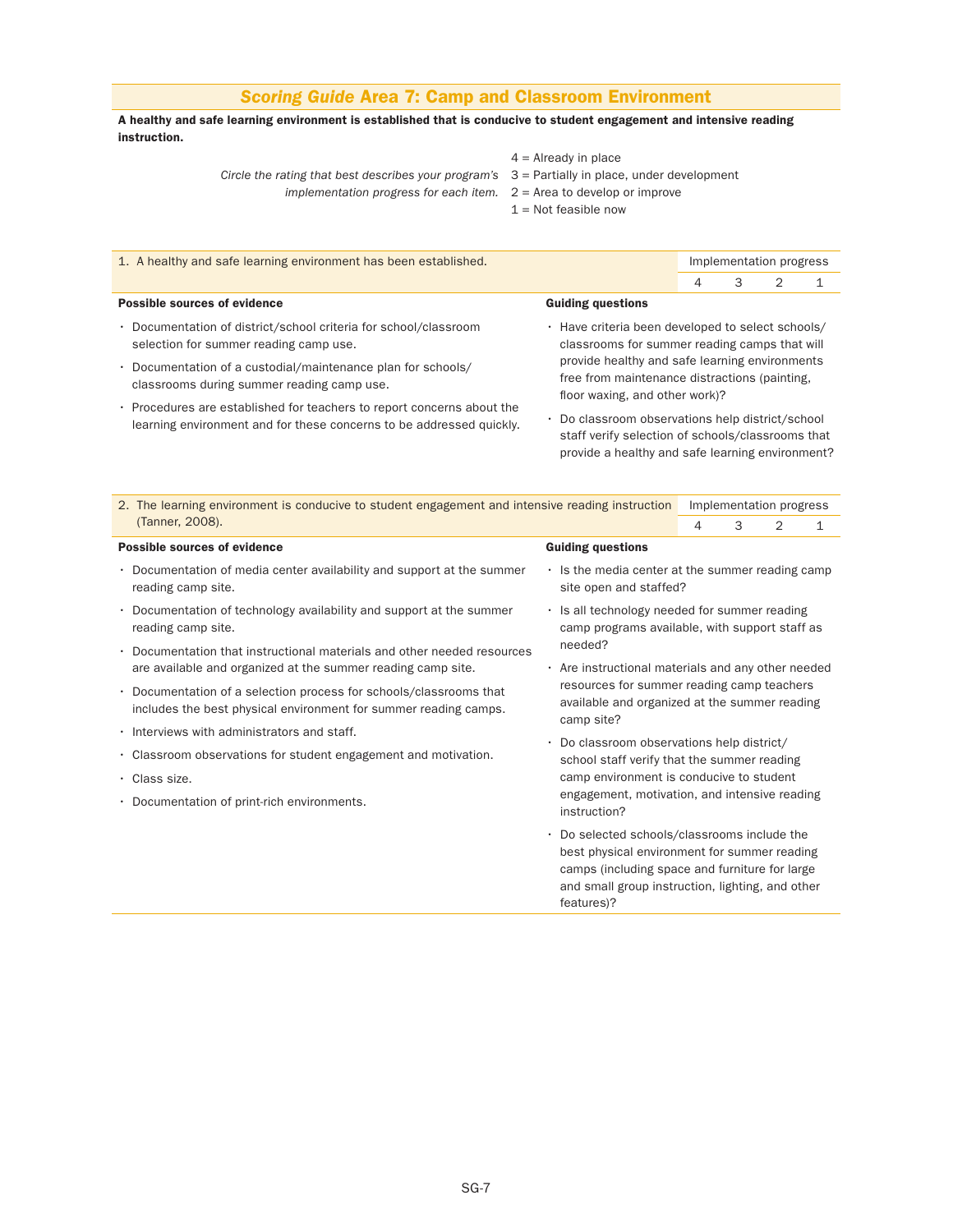#### *Scoring Guide* Area 8: Communication with Administration, Staff, and Parents

A communication plan is developed and implemented to provide relevant information for summer reading camp administrators and staff and for ongoing communication with students' prior-year and next-year teachers and with parents to help reinforce students' reading skills at home.

> *Circle the rating that best describes your program's* 3 = Partially in place, under development *implementation progress for each item.* 2 = Area to develop or improve

 $4$  = Already in place

- 
- $1 =$  Not feasible now
- 1. A communication plan was developed and is being implemented to provide relevant information Implementation progress for summer reading camp administrators and staff and for ongoing communications with <br>students' prior-year and next-year teachers (Hamilton et al., 2009). Possible sources of evidence • Documentation of a district/school communication plan for administrators and staff providing instruction during summer reading camps. • Documentation of communication between summer reading camp teachers and prior grade 3 teachers and next-year teachers. • Memos from the district to schools. • Memos from school administration to teachers. • Interviews with administrators and staff. Guiding questions • Does the district/school provide timely, accurate, and relevant information to summer reading camp administrators and staff? • Do summer reading camp teachers communicate with prior-year and next-year teachers to obtain and share information that will support databased decisionmaking?
- 2. A communication plan was developed and implemented to provide ongoing communication with Implementation progress parents to reinforce students' reading skills at home (Gonzalez-DeHass, Willems, & Holbein,  $\begin{array}{|l|l|l|l|l|}\n\hline\n4 & 3 & 2 & 1\n\end{array}$

#### Possible sources of evidence

- Documentation of communication with parents.
- Documentation of activities provided for parents to help reinforce students' reading skills (Kim & Quinn, 2013).
- Documentation of ongoing parental support for student reading instruction (Henderson & Mapp, 2002).
- Interviews with administrators and staff.
- Interviews with parents.
- Summer reading camp progress reports and student activities for parents.

#### Guiding questions

- Does the district/school have a plan to establish and maintain communication with parents?
- Do teachers provide students and parents with activities and information that will help reinforce students' reading skills at home?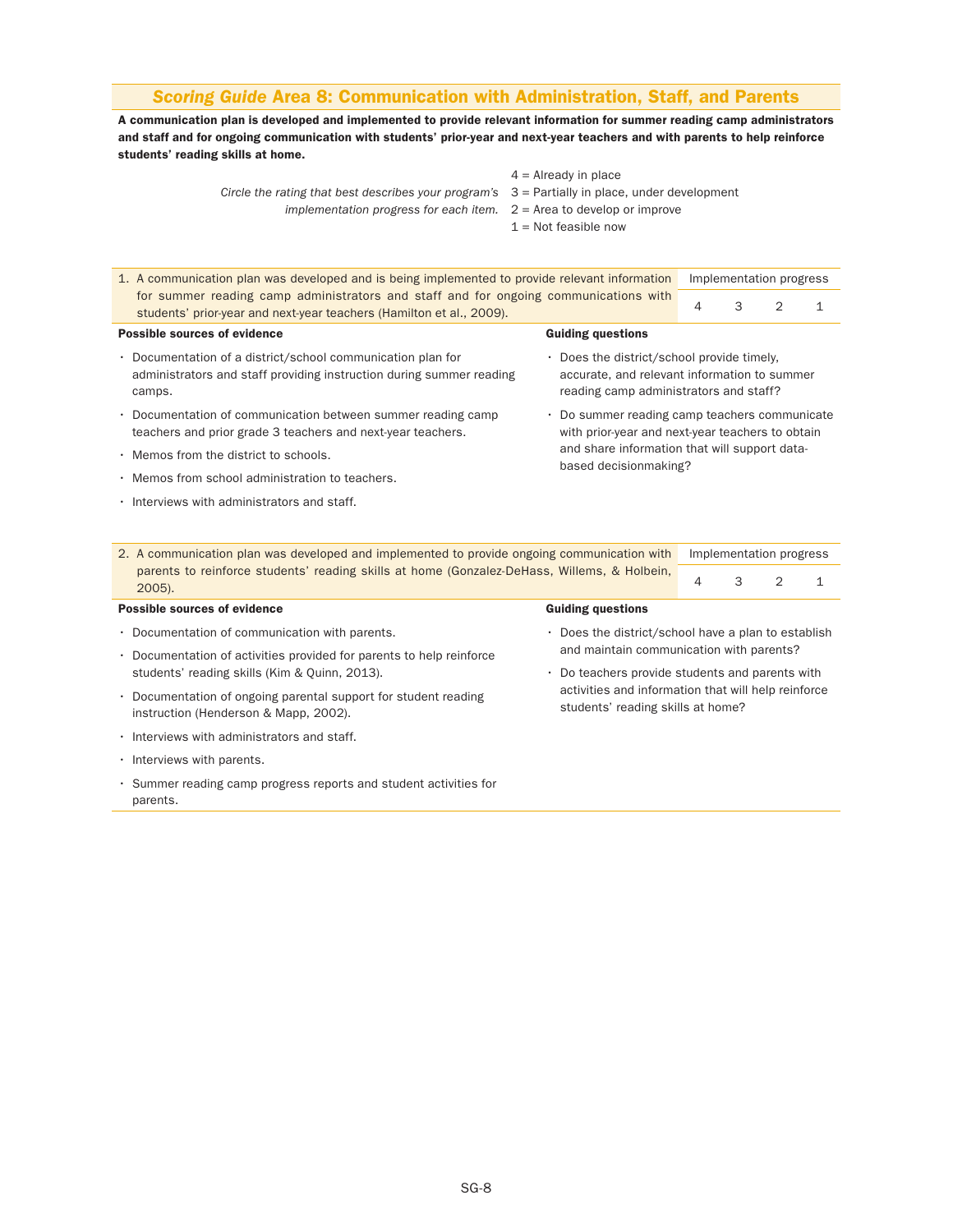## Consensus Rating Form

(to be completed by the facilitator)

| $S_{\text{fn}}$ |  |  |  |
|-----------------|--|--|--|
|                 |  |  |  |

District \_\_\_\_\_\_\_\_\_\_\_\_\_\_\_\_\_\_\_\_\_\_\_\_\_\_\_\_\_\_\_\_\_\_\_

School  $\Box$ 

Complete this form by recording the results of consensus ratings and discussions from initial self-study results, initial thoughts on priorities, and initial brainstorming ideas for next steps/activities for each area rated 2 or 3.

| <b>Scoring Guide area</b>                                        | <b>Consensus</b> <sup>a</sup>      | <b>Priorities</b> | Ideas for next steps/activities |
|------------------------------------------------------------------|------------------------------------|-------------------|---------------------------------|
| Area 1. Teacher Effectiveness and<br>Qualifications              | Part 1: 4 3 2 1<br>Part 2: 4 3 2 1 |                   |                                 |
| Area 2. Student Selection and Enrollment                         | Part 1: 4 3 2 1<br>Part 2: 4 3 2 1 |                   |                                 |
| Area 3. Instructional Time                                       | Part 1: 4 3 2 1<br>Part 2: 4 3 2 1 |                   |                                 |
| Area 4. Content and Instruction                                  | Part 1: 4 3 2 1<br>Part 2: 4 3 2 1 |                   |                                 |
| Area 5, Assessment Selection and Data Use                        | Part 1: 4 3 2 1<br>Part 2: 4 3 2 1 |                   |                                 |
| Area 6. Mentoring and Paraprofessional Use                       | Part 1: 4 3 2 1<br>Part 2: 4 3 2 1 |                   |                                 |
| Area 7. Camp and Classroom Environment                           | Part 1: 4 3 2 1<br>Part 2: 4 3 2 1 |                   |                                 |
| Area 8. Communication with Administration,<br>Staff, and Parents | Part 1: 4 3 2 1<br>Part 2: 4 3 2 1 |                   |                                 |

a.  $4 =$  Already in place;  $3 =$  Partially in place, under development;  $2 =$  Area to develop or improve;  $1 =$  Not feasible now.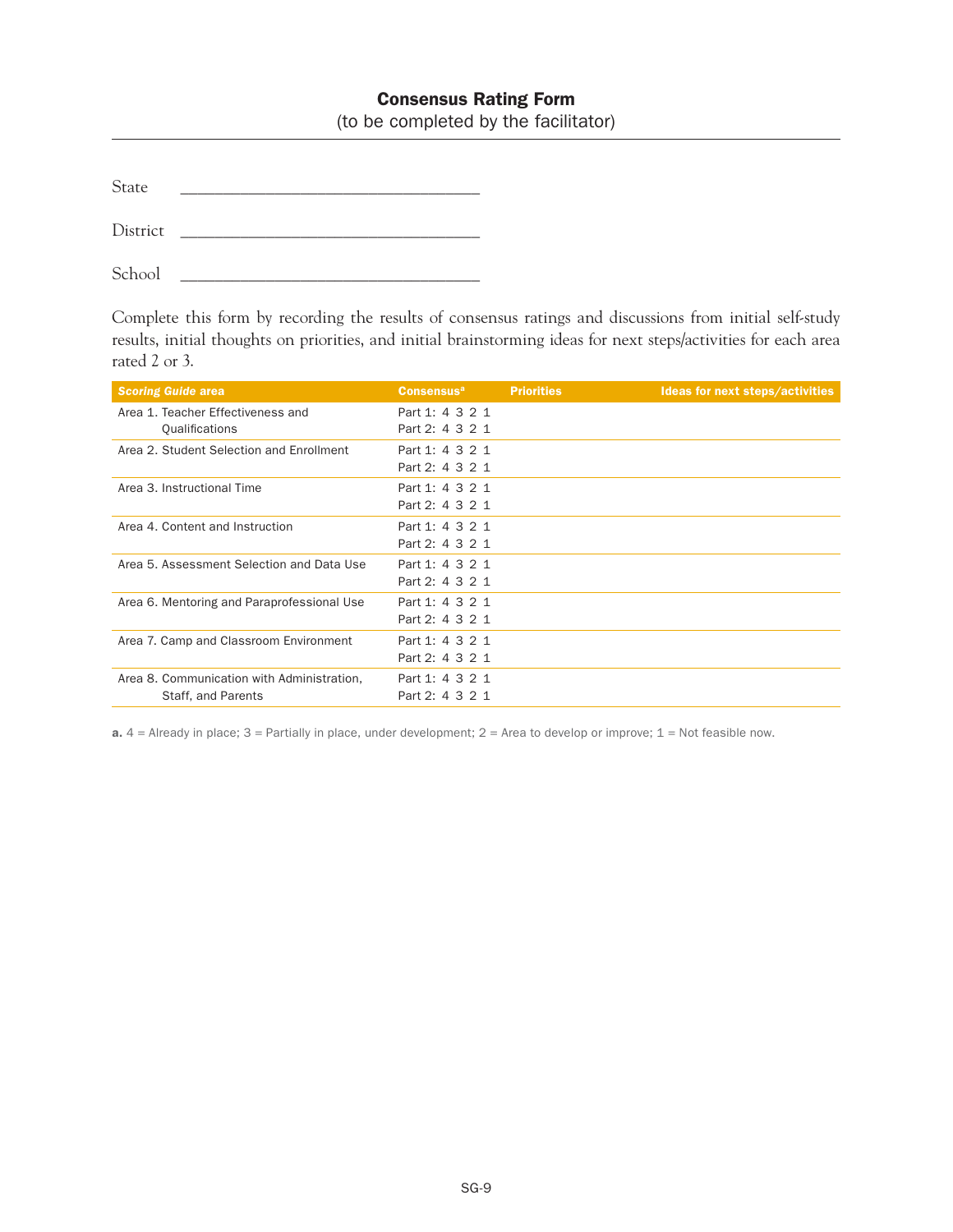After the *Consensus Rating Form* has been completed, the facilitator will begin the completion of this form by leading a discussion with the group about the priorities for action based on the strength of evidence and importance for success as described in the literature. The facilitator will next lead a discussion for the development of a detailed plan for next steps and activities that are most urgent and actionable. Finally, the facilitator will lead a discussion to capture potential challenges to the plan.

Based on group discussion and consensus ratings, list the top priority areas to develop or improve.

Based on group discussion, what next steps and activities are needed to address the listed priorities? Consider timelines and who will be responsible for determining the strategies or providing the resources.

Based on group discussion, what general challenges do you anticipate? How will the challenges be addressed? Consider who will be responsible for addressing these challenges.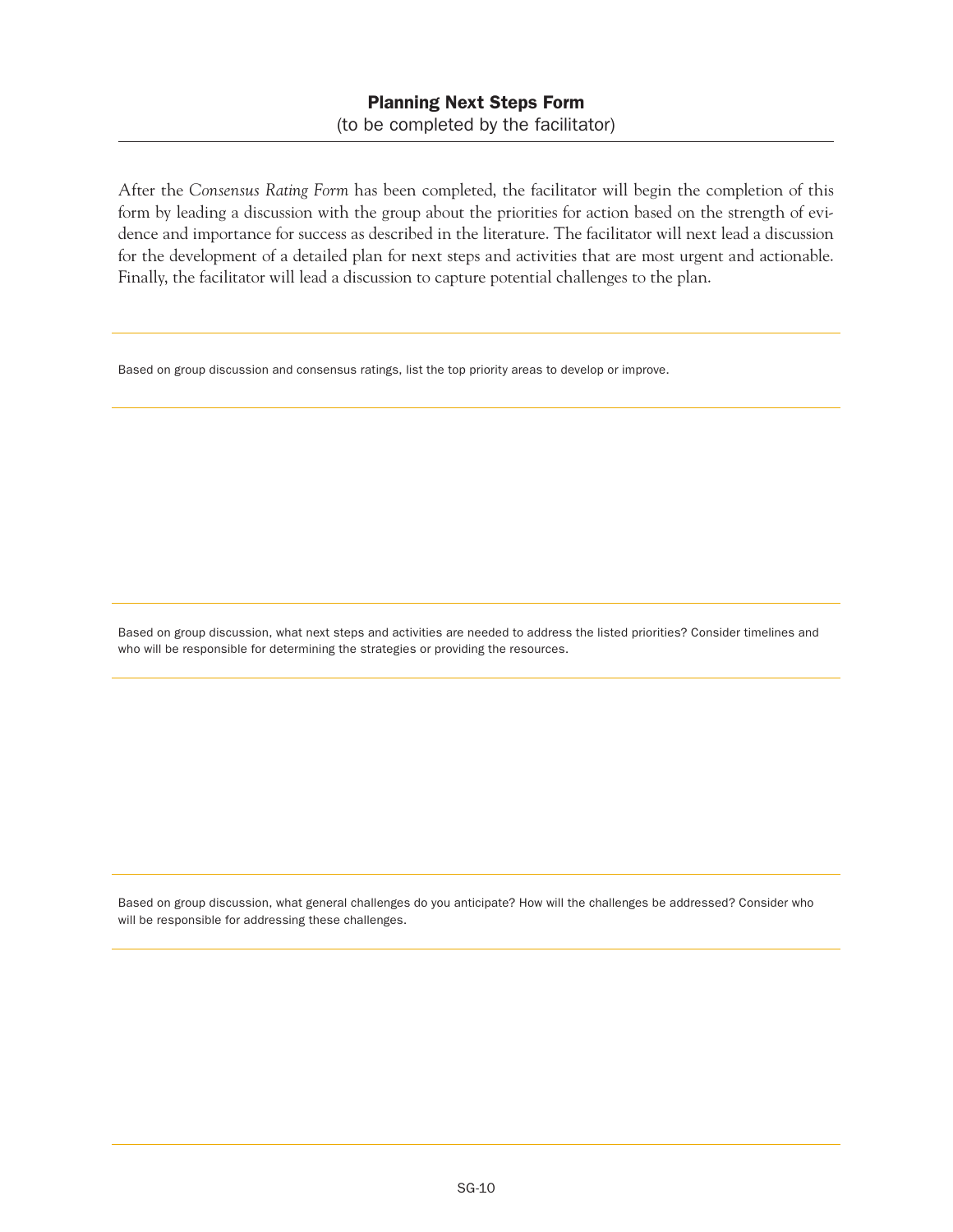## Support for *Scoring Guide* areas

This appendix describes key references that provide additional support for each of the *Scoring Guide* areas.

## *Scoring Guide* Area 1: Teacher Effectiveness and Qualifications

Borman, G. D., & Dowling, N. M. (2006). Effects of multiyear summer school: Evidence from the Teach Baltimore randomized field trial. *Educational Evaluation and Policy Analysis, 28*(1), 25–48.

In this work, Borman and Dowling note the importance of expectations and training for teachers hired for the Teach Baltimore Summer Academy program. Teachers hired for this program received three weeks of preservice training in reading curricula, lesson planning, and classroom management. Also noted was that, "Aligning the content of the program with the regular school-year materials and instruction used in the schools served by the program also helped convince parents, teachers, and principals of the saliency of the Summer Academy for students' continued academic success during the school year" (p. 45).

Foorman, B., & Wanzek, J. (2015). Classroom reading instruction for all students. In S. R. Jimerson, M. K. Burns, & A. M. VanDerHeyden (Eds.), *The handbook of response to intervention: The science and practice of multi-tiered systems of support.* New York: Springer Science.

In this work, Foorman and Wanzek note: "What is abundantly clear from research (e.g., Foorman, Francis, Fletcher, Schatschneider, & Mehta, 1998; Mathes et al., 2005; Simmons et al., 2008) and from consensus documents (National Research Council, 1998; National Institute of Child Health and Human Development, 2000) is that explicit instruction in the alphabetic principle of how letters map to sounds in English is necessary to learn to decode and to prevent reading difficulties. However, mastery of the alphabetic principle must be coupled with construction of meaning—at the word, sentence, and text level—if comprehension is to occur (Foorman & Connor, 2001; Rayner, Foorman, Perfetti, Pesetsky, & Seidenberg, 2001). Thus, reading/language arts instruction in the primary grades must consist of (a) mastering the encoding and decoding of the alphabet and (b) building oral and academic language and written language comprehension (American Educational Research Association, 2009)" (p. 10).

Kim, J. S., & Quinn, D. M. (2013). The effects of summer reading on low-income children's achievement from kindergarten to grade 8: A meta-analysis of classroom and home interventions. *Review of Educational Research, 83*(3), 386–431.

In this meta-analysis, Kim and Quinn note that with summer "classroom interventions, the quantity and quality of teacher-directed literacy instruction is the critical mechanism that promotes reading achievement (Tseng & Seidman, 2007)" (p. 387). In addition, Kim and Quinn note the need to "illuminate the critical mechanisms inside classrooms—most notably, the quality of teachers' instructional practice and emotional support for learning—that underlie the observed improvements in reading achievement during the summer" (p. 35). Kim and Quinn found that "there was a positive impact of classroom interventions using research-based instruction on reading comprehension total" (p. 410). Also noted is that "classroom-based interventions should implement explicit, teacher-directed instruction of high-utility words that enable children to read proficiently during the school year (Beck & McKeown, 1991; Snow, 2002)" (p. 419).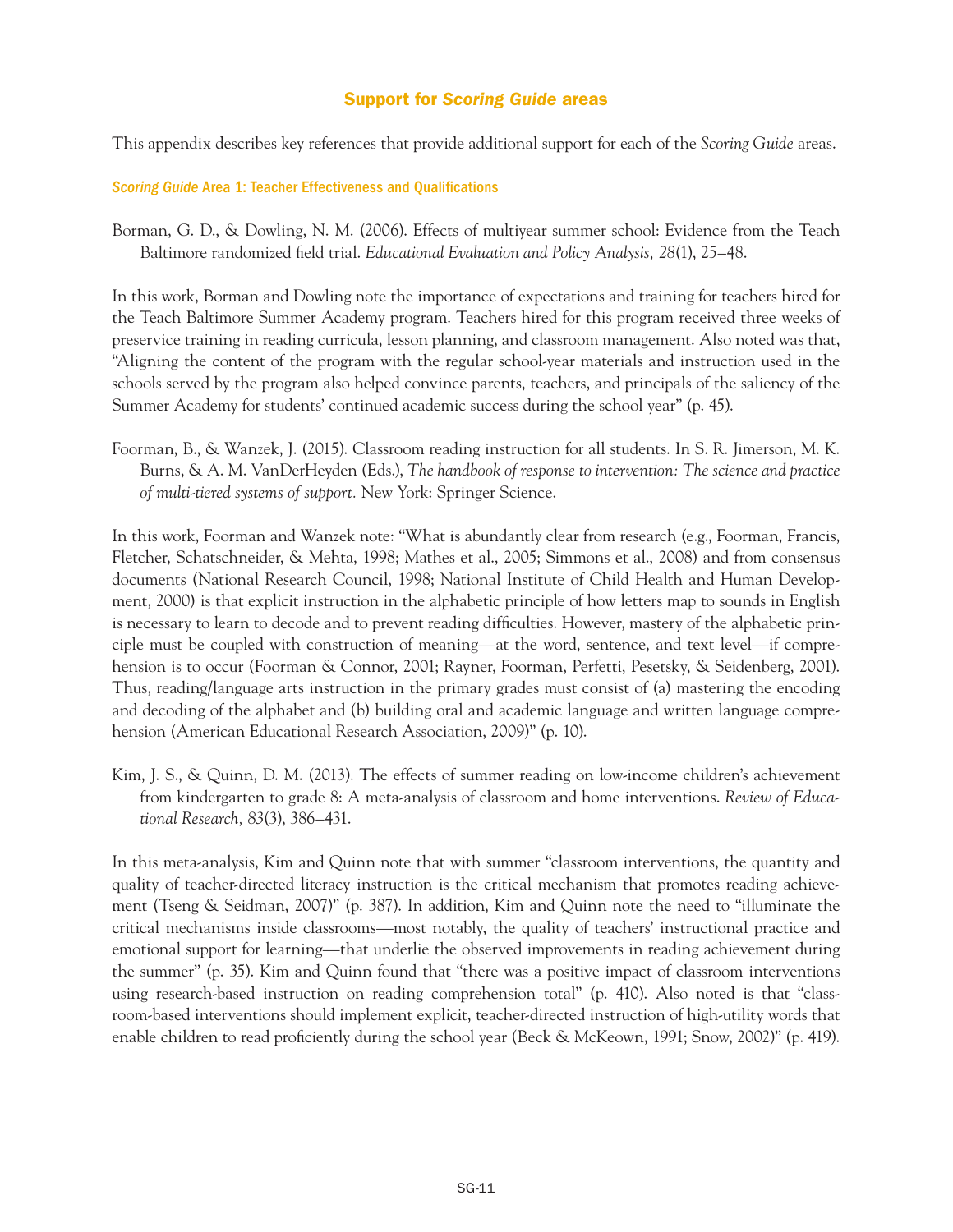#### *Scoring Guide* Area 2: Student Selection and Enrollment

Borman, G. D., & Dowling, N. M. (2006). Effects of multiyear summer school: Evidence from the Teach Baltimore randomized field trial. *Educational Evaluation and Policy Analysis, 28*(1), 25–48.

Evidence from this study suggests that "developing a better understanding of how parents and schools from high-poverty communities can work together to improve participation in summer school could prove to be a highly productive research and policy initiative" (p. 46).

Hamilton, L., Halverson, R., Jackson, S., Mandinach, E., Supovitz, J., & Wayman, J. (2009). *Using student achievement data to support instructional decision making* (NCEE No. 2009–4067). Washington, DC: U.S. Department of Education, Institute of Education Sciences, National Center for Education Evaluation and Regional Assistance.<http://ies.ed.gov/ncee/wwc/publications/practiceguides/>

Recommendation 3 from this practice guide suggests that educators should establish a clear vision for schoolwide data use. They can do so by developing "a strong culture of data use to ensure that data-based decisions are made frequently, consistently, and appropriately. This data culture should emphasize collaboration across and within grade levels and subject areas to diagnose problems and refine educational practices. Several factors (e.g., planning, leadership, implementation, and attitude) affect the success schools will have with developing and maintaining a data culture" (p. 27).

## *Scoring Guide* Area 3: Instructional Time

Borman, G. D., & Dowling, N. M. (2006). Effects of multiyear summer school: Evidence from the Teach Baltimore randomized field trial. *Educational Evaluation and Policy Analysis, 28*(1), 25–48.

Evidence from this study suggests that summer school programs can "help improve longitudinal learning for students from high-poverty schools, but only with students' regular attendance in the program" (p. 46).

Foorman, B., & Al Otaiba, S. (2009). Reading remediation: State of the art. In K. Pugh & P. McCardle (Eds.), *How children learn to read* (pp. 257–274). New York: Psychology Press.

Foorman and Al Otaiba conclude: "The principal's leadership is crucial to guaranteeing a minimum of 90 minutes a day of uninterrupted reading/language arts instruction, with flexible scheduling to allow supplemental small-group instruction that addresses the needs of individual students not responding adequately to classroom instruction. Schools as well as entire districts (e.g., Fielding, Kerr, & Rosier, 2007) have implemented a successful RTI model based on these principles" (p. 270).

Kim, J. S., & Quinn, D. M. (2013). The effects of summer reading on low-income children's achievement from kindergarten to grade 8: A meta-analysis of classroom and home interventions. *Review of Educational Research, 83*(3), 386–431.

Kim and Quinn find that "[s]tudies that provide fewer than 43 hours or more than 210 hours did not produce statistically significant, positive effects" (p. 424). In addition this meta-analysis found, "suggestive evidence that the five resource-intensive programs with small class sizes of 13 or fewer children, 4 to 8 hours of daily program time, and 70 to 175 hours of total program time had a positive effect on reading achievement" (p. 420).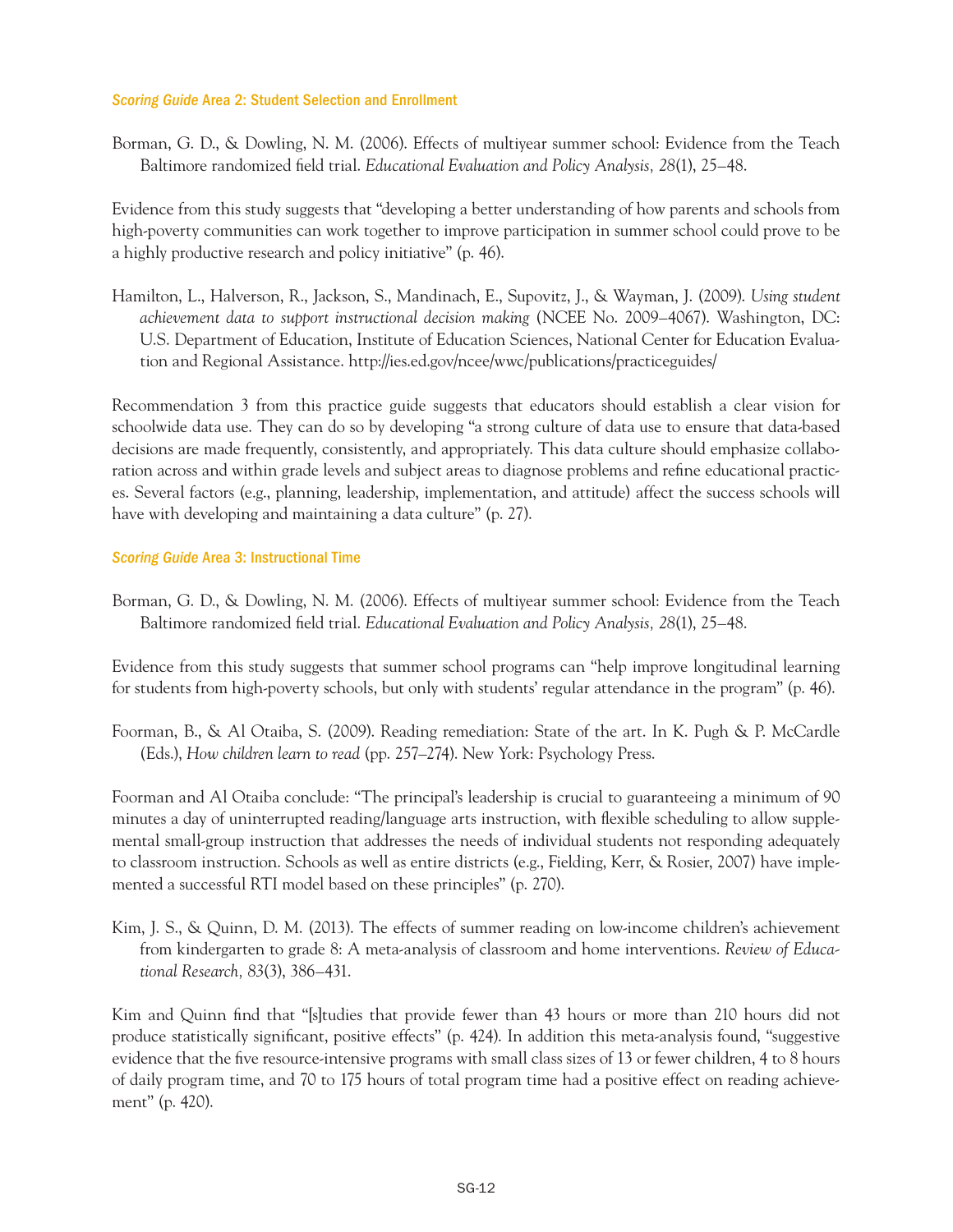Schacter, J., & Jo, B. (2005). Learning when school is not in session: A reading summer day-camp intervention to improve the achievement of exiting first-grade students who are economically disadvantaged. *Journal of Research in Reading*, *28*(2), 158–169.

This work suggests "that the duration of the majority of summer school programmes, often between three and six weeks, is too short for students to accomplish meaningful learning gains" (p. 160).

Shanahan, T., Callison, K., Carriere, C., Duke, N. K., Pearson, P. D., Schatschneider, C., & Torgesen, J. (2010). *Improving reading comprehension in kindergarten through 3rd grade: A practice guide* (NCEE No. 2010–4038). Washington, DC: U.S. Department of Education, Institute of Education Sciences, National Center for Education Evaluation and Regional Assistance.

This practice guide for improving reading comprehension for kindergarten to grade 3 students recommends that teachers "form small groups of students with similar comprehension needs or skills, allowing them to focus targeted help on a few students at a time" (p. 16). Also, teachers should "[h]ave students lead structured small-group discussions" (p. 27).

## *Scoring Guide* Area 4: Content and Instruction

Beck, I. L., & Beck, M. E. (2012). *Making sense of phonics: The hows and whys* (2nd ed.). New York: Guilford Publications.

In this book, Beck and Beck point out the evidence that teacher understanding of systematic and explicit phonics instruction is key to student success in reading.

Borman, G. D., & Dowling, N. M. (2006). Effects of multiyear summer school: Evidence from the Teach Baltimore randomized field trial. *Educational Evaluation and Policy Analysis, 28*(1), 25–48.

This study suggests that participating educators in the Teach Baltimore Summer Academy program begin with three weeks of preservice training, including training in reading curricula.

Coalition for Evidence-Based Policy. (2003). *Identifying and implementing educational practices supported by rigorous evidence: A user-friendly guide.* Washington, DC: U.S. Department of Education, Institute of Education Sciences, National Center for Education Evaluation and Regional Assistance.

According to this guide, "If practitioners have the tools to identify evidence-based interventions, they may be able to spark major improvements in their schools and, collectively, in American education" (p. iii).

Gersten, R., Compton, D., Connor, C. M., Dimino, J., Santoro, L., Linan-Thompson, S., & Tilly, W. D. (2008). *Assisting students struggling with reading: Response to intervention and multi-tier intervention for reading in the primary grades. A practice guide* (NCEE No. 2009–4045). Washington, DC: U.S. Department of Education, Institute of Education Sciences, National Center for Education Evaluation and Regional Assistance.

This practice guide finds strong evidence for providing "intensive, systematic instruction on up to three foundational reading skills in small groups to students who score below the benchmark score on universal screening. Typically, these groups meet between three and five times a week, for 20 to 40 minutes" (p. 6). This guide also recommends that teachers "[p]rovide intensive instruction on a daily basis that promotes the development of the various components of reading proficiency to students who show minimal progress after reasonable time in tier 2 small group instruction (tier 3)" (p. 6).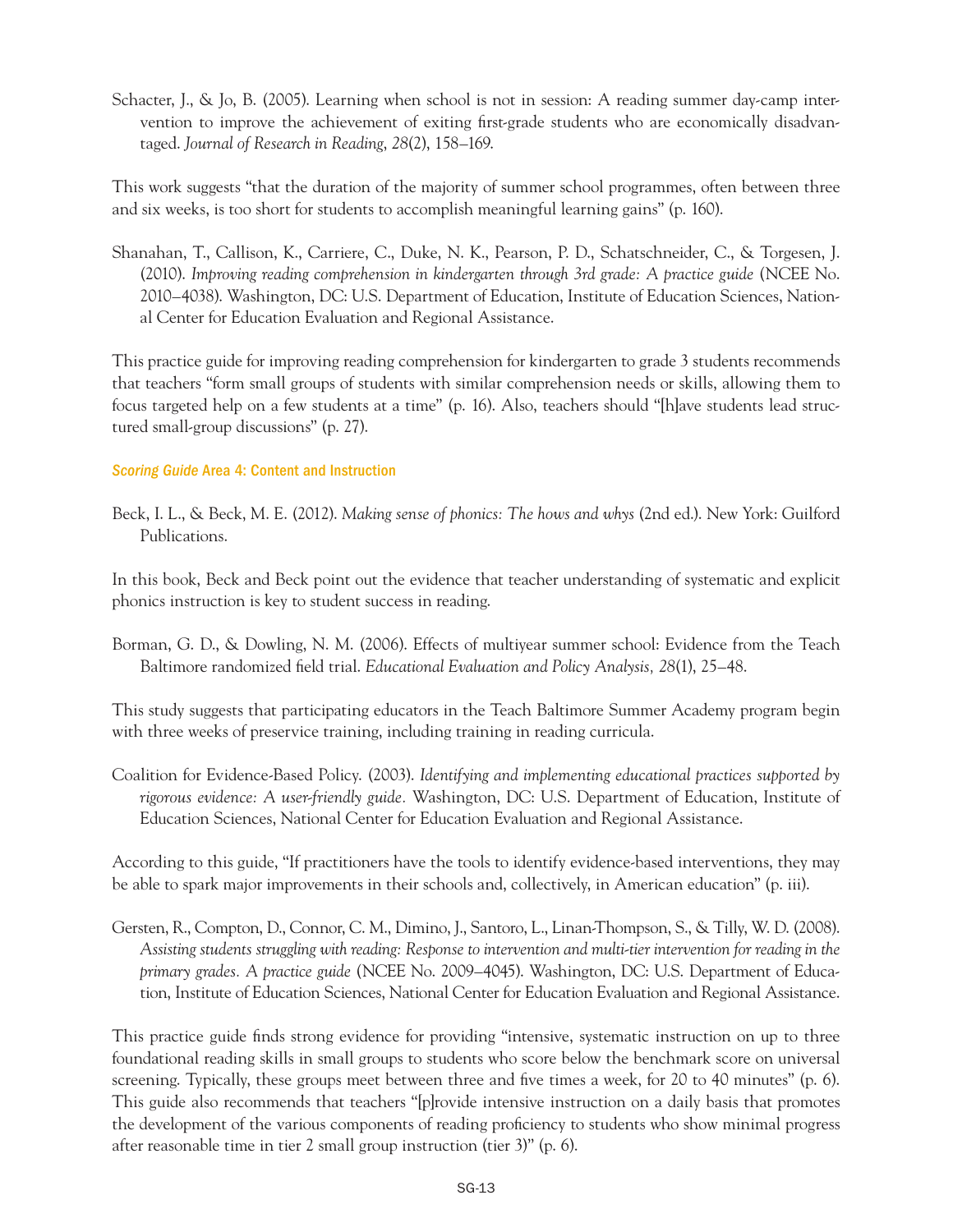#### *Scoring Guide* Area 5: Assessment Selection and Data Use

Hamilton, L., Halverson, R., Jackson, S., Mandinach, E., Supovitz, J., & Wayman, J. (2009). *Using student achievement data to support instructional decision making* (NCEE No. 2009–4067). Washington, DC: U.S. Department of Education, Institute of Education Sciences, National Center for Education Evaluation and Regional Assistance.<http://ies.ed.gov/ncee/wwc/publications/practiceguides/>

Recommendation 1 of this practice guide notes: "Teachers should adopt a systematic process for using data in order to bring evidence to bear on their instructional decisions and improve their ability to meet students' learning needs. The process of using data to improve instruction, the panel believes, can be understood as cyclical. It includes a step for collecting and preparing data about student learning from a variety of relevant sources, including annual, interim, and classroom assessment data. After preparing data for examination, teachers should interpret the data and develop hypotheses about factors contributing to students' performance and the specific actions they can take to meet students' needs. Teachers then should test these hypotheses by implementing changes to their instructional practice. Finally, they should restart the cycle by collecting and interpreting new student performance data to evaluate their own instructional changes" (p. 10).

## *Scoring Guide* Area 6: Mentoring and Paraprofessional Use

Elbaum, B., Vaughn, S., Tejero Hughes, M., & Watson Moody, S. (2000). How effective are one-to-one tutoring programs in reading for elementary students at risk for reading failure? A meta-analysis of the intervention research. *Journal of Educational Psychology*, *92*(4), 605–619.

This meta-analysis concludes that "[t]he effectiveness of one-to-one instruction has been validated by empirical research, especially for students who are considered at risk for school failure or have been identified as having reading or learning disabilities" (p. 605). The meta-analysis also revealed that "college students and trained, reliable community volunteers were able to provide significant help to struggling readers" (p. 616). The use of paraprofessionals for similar purposes was also cited in the meta-analysis.

Foorman, B., & Al Otaiba, S. (2009). Reading remediation: State of the art. In K. Pugh & P. McCardle (Eds.), *How children learn to read*. (pp. 257–274) New York: Psychology Press.

This book concludes: "Several decades of research on effective reading intervention shows us that it is possible to substantially reduce the 36% of fourth graders reading below grade level on NAEP or the 17.5% of students with reading disabilities. Better classroom instruction can reduce the numbers of low-achieving students to around 5%. Supplemental small-group or one-on-one tutoring can reduce the numbers even further to 1%–3%" (p. 270).

#### *Scoring Guide* Area 7: Camp and Classroom Environment

Tanner, C. K. (2008). Explaining relationships among student outcomes and the school's physical environment. *Journal of Advanced Academics*, *19*(3), 444–471.

The summary of this descriptive study notes that the purpose was to investigate "the possible effects of selected school design patterns on third-grade students' academic achievement" (p. 445). The school's physical environment was defined through four sets of design patterns: "movement and circulation (e.g., adequate personal space and efficient movement patterns throughout the school), large group meeting places (e.g., social gathering places), day lighting and views (e.g., windows with natural light), and instructional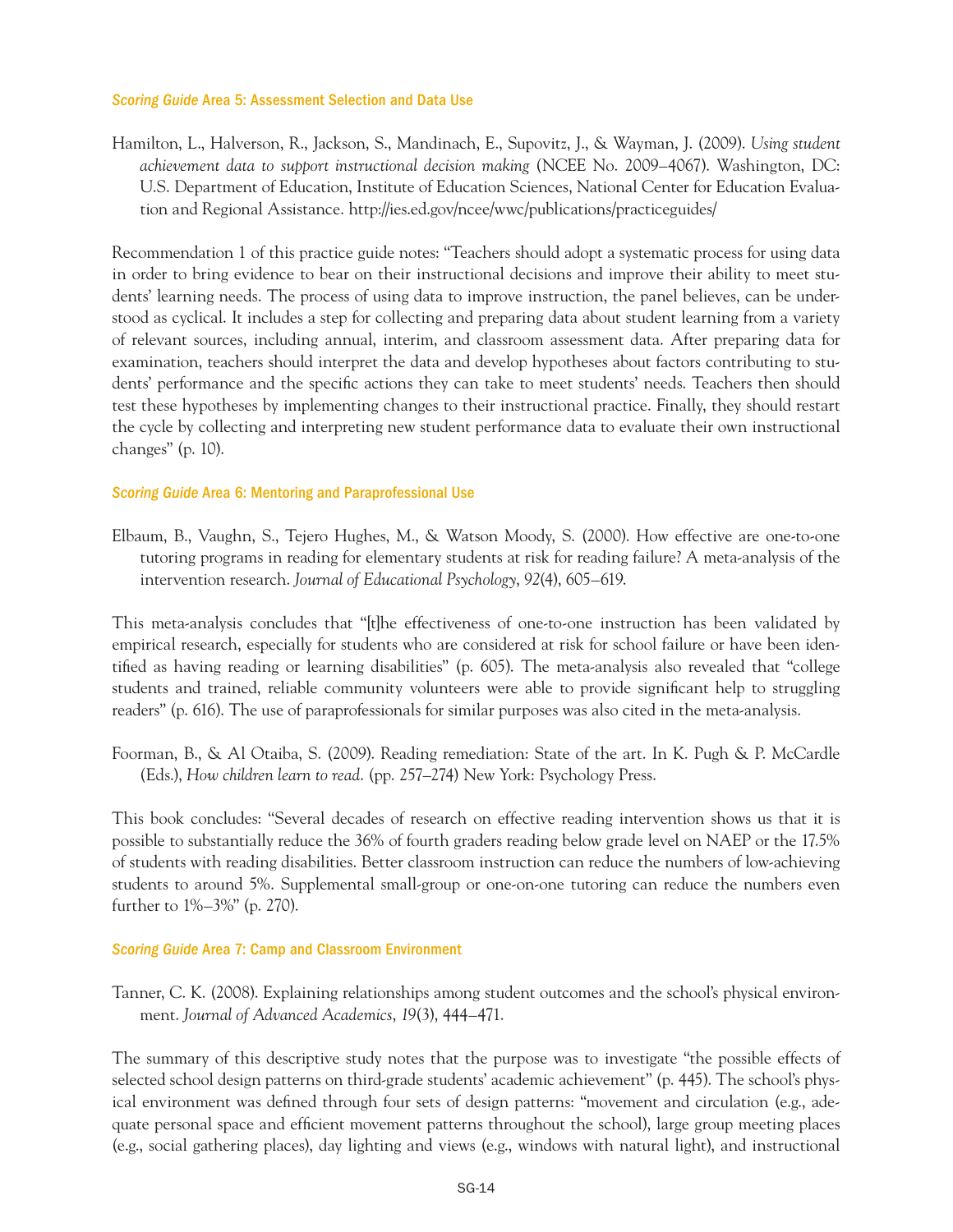neighborhoods (e.g., large and small group areas that accommodate wet and dry activities)" (p. 445). The findings note that "each of the four full regression models, which included subsets of the design elements, explained between 2% and 7% of additional variance in achievement when compared to the reduced model, which included a measure of school SES. Therefore, each of the four design variables was positively related to student achievement, even after controlling for school SES" (p. 445).

## *Scoring Guide* Area 8: Communication with Administration, Staff, and Parents

Gonzalez-DeHass, A. R., Willems, P. P., & Holbein, M. F. D. (2005). Examining the relationship between parental involvement and student motivation. *Educational Psychology Review*, *17*(2), 99–123.

This review reports that teacher involvement with parents at home helped reinforce student reading. It notes that parents in a study who received communication from the school and were encouraged to help their children with reading activities and listen to them read reported that "their child's overall interest, enjoyment in reading, and motivation to read had increased. In fact, parents as well as teachers in the home–school conditions reported seeing students display more interest in discussing books, reading books not assigned, and being motivated to read at home" (p. 117).

Hamilton, L., Halverson, R., Jackson, S., Mandinach, E., Supovitz, J., & Wayman, J. (2009). *Using student achievement data to support instructional decision making* (NCEE No. 2009–4067). Washington, DC: U.S. Department of Education, Institute of Education Sciences, National Center for Education Evaluation and Regional Assistance.<http://ies.ed.gov/ncee/wwc/publications/practiceguides/>

Recommendation 3 of this practice guide suggests: "Schools must establish a strong culture of data use to ensure that data-based decisions are made frequently, consistently, and appropriately. This data culture should emphasize collaboration across and within grade levels and subject areas to diagnose problems and refine educational practices" (p. 27).

Henderson, A. T., & Mapp, K. L. (2002). *A new wave of evidence: The impact of school, family, and community connections on student achievement* (Annual Synthesis 2002). Austin, TX: National Center for Family & Community Connections with Schools Southwest Educational Development Laboratory.

A summary provided in this synthesis report notes: "When schools engage families in ways that are linked to improving learning, students make greater gains. When schools build partnerships with families that respond to their concerns and honor their contributions, they are successful in sustaining connections that are aimed at improving student achievement" (p. 8).

Kim, J. S., & Quinn, D. M. (2013). The effects of summer reading on low-income children's achievement from kindergarten to grade 8: A meta-analysis of classroom and home interventions. *Review of Educational Research, 83*(3), 386–431.

Kim and Quinn note: "Although most home interventions do not include a school-based event prior to the summer, it is critical to strengthen the home-school connection" (p. 421).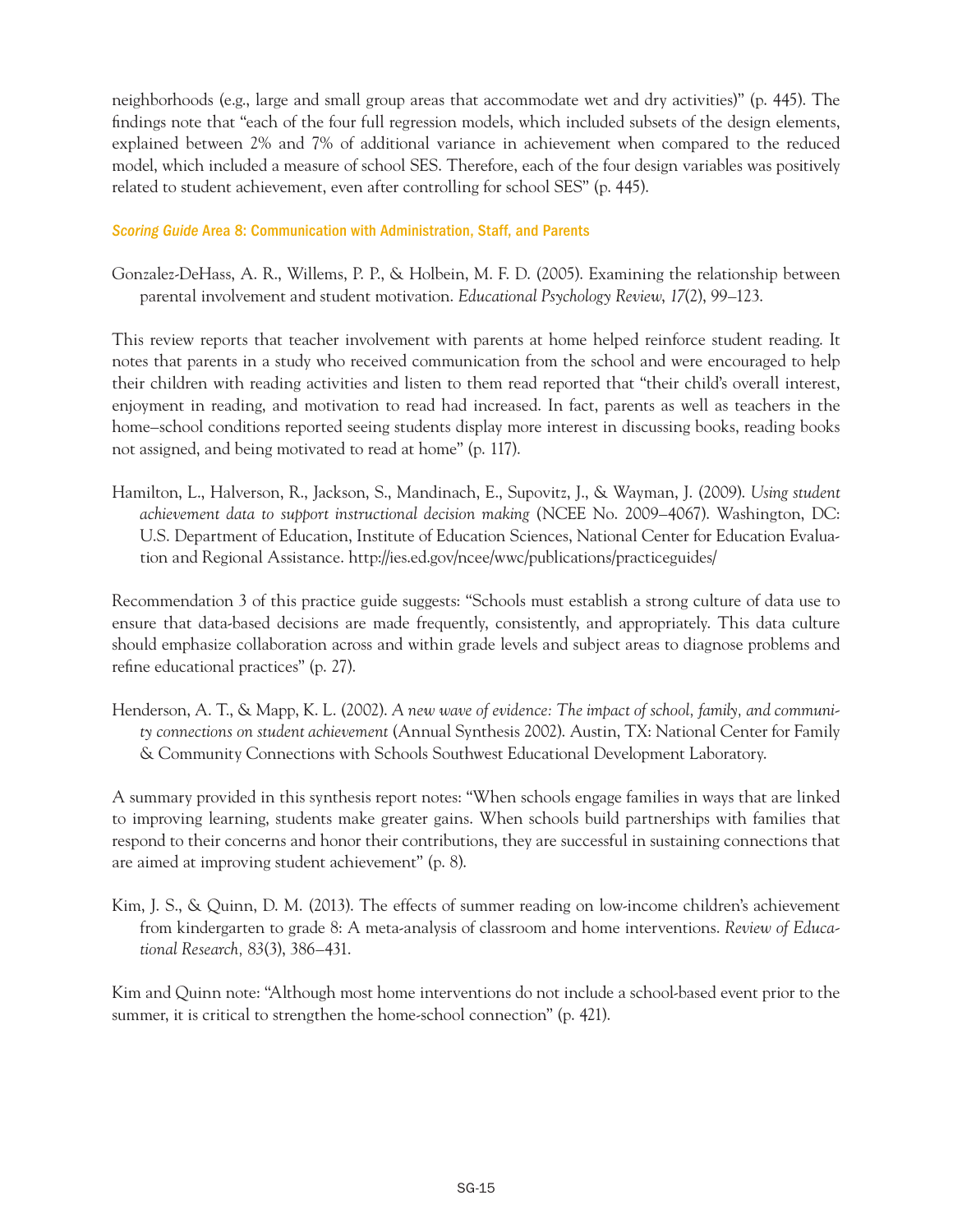## References

- Beck, I. L., & Beck, M. E. (2012). *Making sense of phonics: The hows and whys,* 2d ed. New York: Guilford Publications.
- Borman, G. D., & Dowling, N. M. (2006). Effects of multiyear summer school: Evidence from the Teach Baltimore randomized field trial. *Educational Evaluation and Policy Analysis, 28*(1), 25–48.
- Coalition for Evidence-Based Policy. (2003). *Identifying and implementing educational practices supported by rigorous evidence: A user-friendly guide.* Washington, DC: U.S. Department of Education, Institute of Education Sciences, National Center for Education Evaluation and Regional Assistance.
- Elbaum, B., Vaughn, S., Tejero Hughes, M., & Watson Moody, S. (2000). How effective are one-to-one tutoring programs in reading for elementary students at risk for reading failure? A meta-analysis of the intervention research. *Journal of Educational Psychology*, *92*(4), 605–619.
- Foorman, B., & Al Otaiba, S. (2009). Reading remediation: State of the art. In K. Pugh & P. McCardle (Eds.), *How children learn to read*. (pp. 257–274) New York: Psychology Press.
- Foorman, B., & Wanzek, J. (2015). Classroom reading instruction for all students. In S. R. Jimerson, M. K. Burns, & A. M. VanDerHeyden (Eds.), *The handbook of response to intervention: The science and practice of multi-tiered systems of support*. New York: Springer Science, Inc.
- Gersten, R., Compton, D., Connor, C. M., Dimino, J., Santoro, L., Linan-Thompson, S., & Tilly, W. D. (2008). *Assisting students struggling with reading: Response to Intervention and multi-tier intervention for reading in the primary grades. A practice guide* (NCEE No. 2009–4045). Washington, DC: U.S. Department of Education, Institute of Education Sciences, National Center for Education Evaluation and Regional Assistance.<http://ies.ed.gov/ncee/wwc/publications/practiceguides/>
- Gonzalez-DeHass, A. R., Willems, P. P., & Holbein, M. F. D. (2005). Examining the relationship between parental involvement and student motivation. *Educational Psychology Review*, *17*(2), 99–123.
- Hamilton, L., Halverson, R., Jackson, S., Mandinach, E., Supovitz, J., & Wayman, J. (2009). *Using student achievement data to support instructional decision making* (NCEE No. 2009–4067). Washington, DC: U.S. Department of Education, Institute of Education Sciences, National Center for Education Evaluation and Regional Assistance.<http://ies.ed.gov/ncee/wwc/publications/practiceguides/>
- Henderson, A. T., & Mapp, K. L. (2002). *A new wave of evidence: The impact of school, family, and community connections on student achievement* (Annual Synthesis 2002). Austin, TX: National Center for Family & Community Connections with Schools Southwest Educational Development Laboratory.
- Kim, J. S., & Quinn, D. M. (2013). The effects of summer reading on low-income children's achievement from kindergarten to grade 8: A meta-analysis of classroom and home interventions. *Review of Educational Research, 83*(3), 386–431.
- Schacter, J., & Jo, B. (2005). Learning when school is not in session: A reading summer day-camp intervention to improve the achievement of exiting first-grade students who are economically disadvantaged. *Journal of Research in Reading*, *28*(2), 158–169.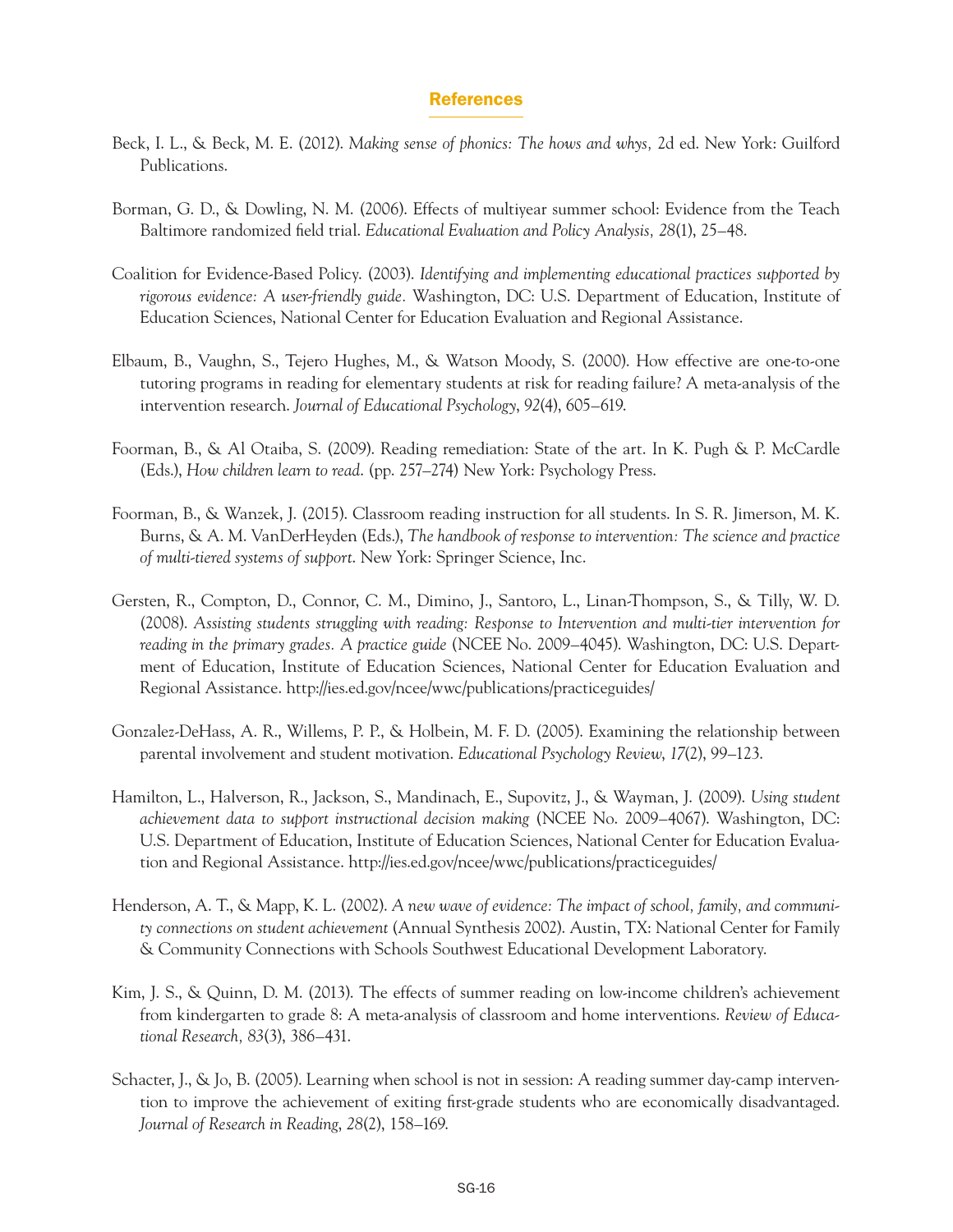- Shanahan, T., Callison, K., Carriere, C., Duke, N. K., Pearson, P. D., Schatschneider, C., & Torgesen, J. (2010). *Improving reading comprehension in kindergarten through 3rd grade: A practice guide* (NCEE No. 2010–4038). Washington, DC: National Center for Education Evaluation and Regional Assistance, Institute of Education Sciences, U.S. Department of Education.
- Tanner, C. K. (2008). Explaining relationships among student outcomes and the school's physical environment. *Journal of Advanced Academics*, *19*(3), 444–471.